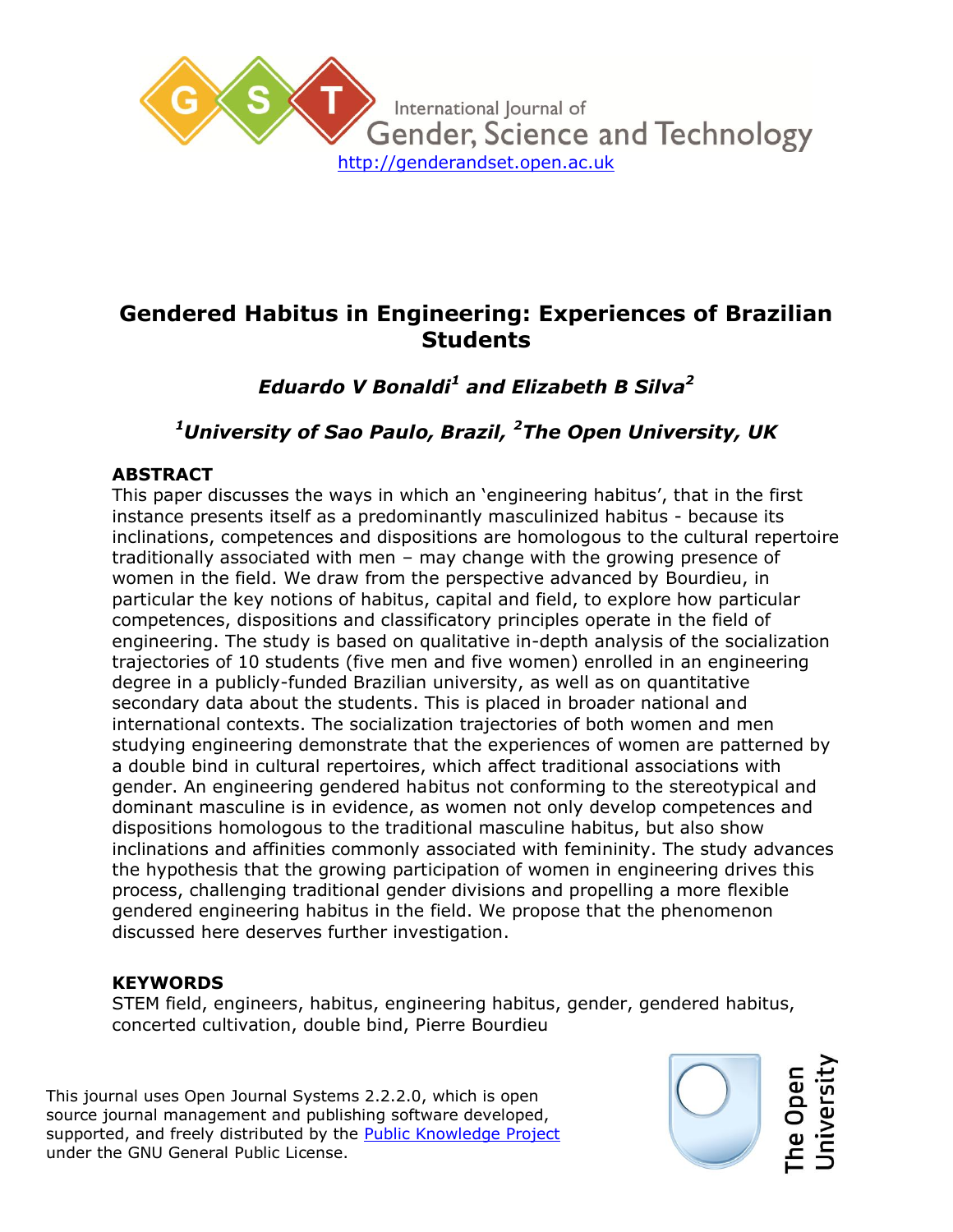# **Gendered Habitus in Engineering: Experiences of Brazilian Students**

## **INTRODUCTION**

The underrepresentation of women in the fields of Science, Technology, Engineering and Mathematics (STEM) is acknowledged worldwide, especially in engineering. In Brazil, women represented 24% of enrollments in engineering degrees in 2010 and held 17% of engineering jobs in 2011 (EngenhariaData, 2013), although the gap with men is diminishing rapidly (see earlier analysis in Lombardi, 2002). In the more developed economy of the United States, women account for less than one third of both degrees and jobs in STEM areas, with an even lower representation in engineering specifically (National Science Foundation, 2007). These patterns in Brazil and the US do not differ substantially. However, the underrepresentation of women is particularly pressing in Brazil, because the country is heavily dependent on infrastructural development.<sup>1</sup> In the present context of optimism about the national economy, investment in infrastructure has grown, opening up propitious conditions for engineers in the labour market. While the economic stagnation of the 1980-90s forced engineers to search for opportunities out of their engineering field, the picture has now considerably modified, placing engineers in an extremely privileged position.<sup>2</sup> Do changes in the economic position of the field affect gender equality?

We contend in this paper, that the understanding of the socialization conditions in which men and women choose an engineering career is relevant to a broad discussion of economic development, making this a productive focus on the crucial matter of gender equality. The recent expansion of engineering teaching in the Brazilian university system offers a valuable context for this reflection.<sup>3</sup> The growing investment in engineering education has signaled new opportunities for women. How have women fitted in within this traditionally masculine field? What related changes have been introduced to the field of engineering as it profits from national economic development?

To address the phenomenon of how the engineering field may be changing as it expands, in particular regarding the gendering of individuals educated to fit into its normative ways of operating, we developed an investigation based on some quantitative secondary survey data on engineering education and the labour market, and focused qualitative interviews, which form the empirical basis of this paper. Our study concerns engineering students of a recently created public university in the state of São Paulo: the Federal University of the ABC region. The ABC is composed by three cities in the Greater São Paulo area – Santo André, São Bernardo and São Caetano. These have historically concentrated investments of major automobile companies - Mercedes-Benz, Ford, Volkswagen and General Motors. The University was created in 2005, aiming to provide higher education in science and technology; and this is the reason we chose to focus our research on this setting. It allows students to take one of two entry degree routes: the interdisciplinary Bachelor in Science and Technology (BScT) or Bachelor in Sciences and Humanities (BScH). After attending one of these two degrees, formally to be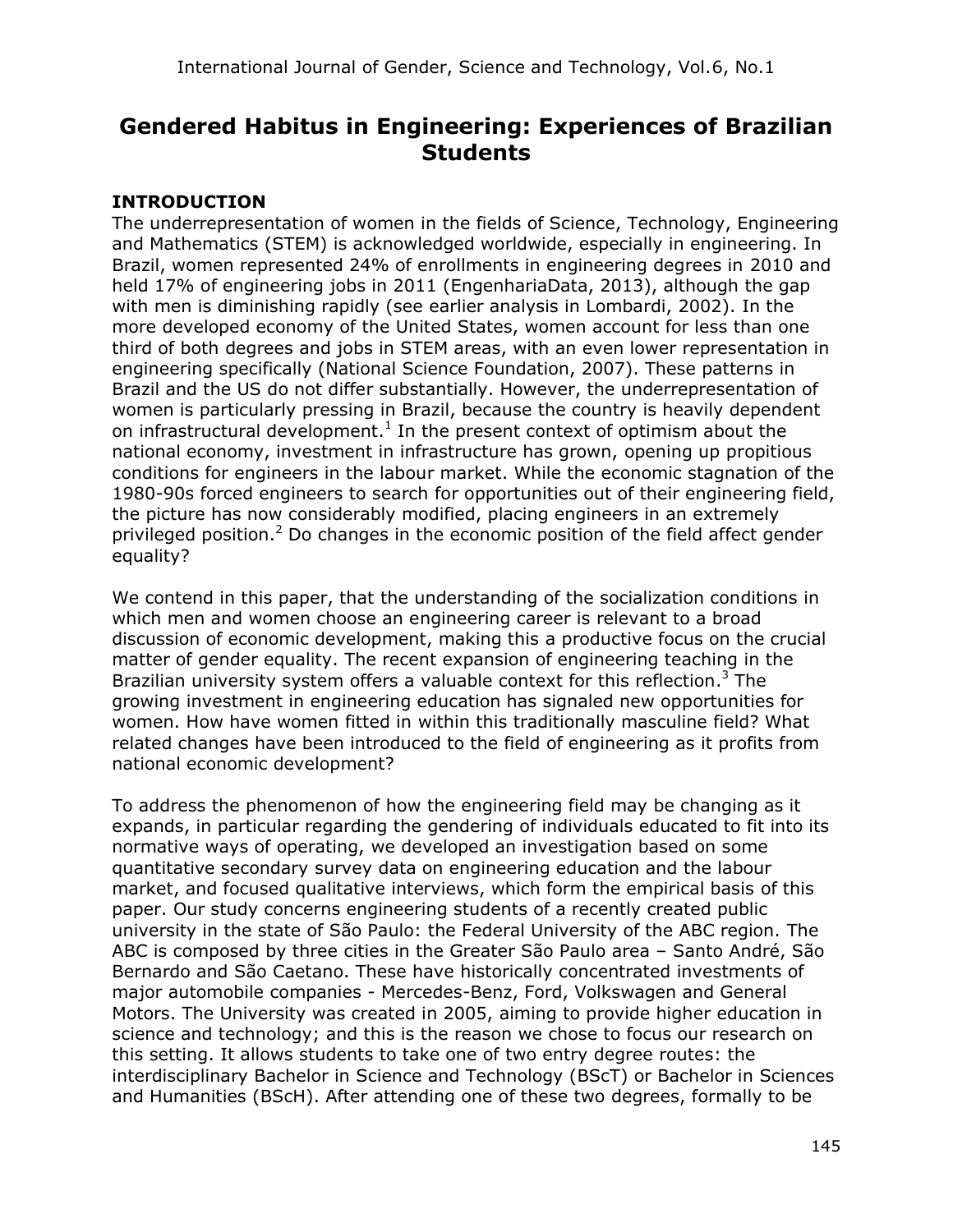completed in two years, but taking up to two and a half years to complete, students can opt for more specialized degrees. Thus, students who take the BScT can choose between eight engineering degrees (Business, Materials, Environmental, Aerospace, Biomedical, Energy, Robotics, and Information), six Bachelors of Basic Science (with majors in Mathematics or Physics, for example) or another four Teaching Licenses. Students can opt to follow two degree routes after taking the BScH. This flexible route to a degree leads to trajectories very different from those in the more established Brazilian universities, where students follow only one specialized path. The flexibility has appeared attractive to students, as we will see from our data, opening grounds for experimentation that is particularly important for the young women enrolling at university. Our focus on university students – or academic youth - is appropriate as the individual early socialization processes figure prominently in a person's choice of study. The individuals in this case have not yet fully committed to a professional career in engineering, yet are part of a field of engineering under speedy transformation. We contend that this somewhat transitional phase of the lifecourse presents gender as a more flexible construction, taking shape in tandem with the experiences of professionals in the field. The context is productive for an exploration of gendering processes in the field of engineering.

## **DATA COLLECTION AND METHODS**

Our sample of interviewees is drawn from students who attended the new university for at least three years with a stated interest to complete a specialized engineering degree. From the ten individuals that comprise our purposeful qualitative sample, seven had completed the BScT and had started their specialized engineering programme, while three others were on the verge of finishing their BScT, having already chosen a specific engineering degree to follow.

The 10 individuals consisted of five men and five women. Eight of them were aged between 21 and 24; the others were 26 and 28 years old. Individuals were recruited via a snowball process whereby a previous interviewee indicates a newer one, our first participant being an environmental engineering student acquainted with one of the researchers. Qualitative in-depth interviews lasting from one to one hour and a half were carried out with the ten individuals. Conversations were audiorecorded and transcribed. Notes on the interaction between the interviewer and the interviewee were taken immediately after each interview. Following transcription, each interview was carefully read through, the key themes in the narrative outlined and the transcribed texts were classified according to each of the six emerging topics of analysis.

Informed by the literature on the theme and our theoretical framework grounded in the work of the French sociologist, Pierre Bourdieu (outlined in the next section), the six analyzing topics defined to structure our interpretation of the interview material were: (a) cultural capital and the influence of parents who are engineers, (b) socialization in school and the inclination for Maths and sciences, (c) the sociocultural processes of gender production, (d) strategies/ways of relating to the opposite gender in the university and work environments, (e) the meaning of 'being an engineer' and whether this affects broader aspects of living, and (f) trajectories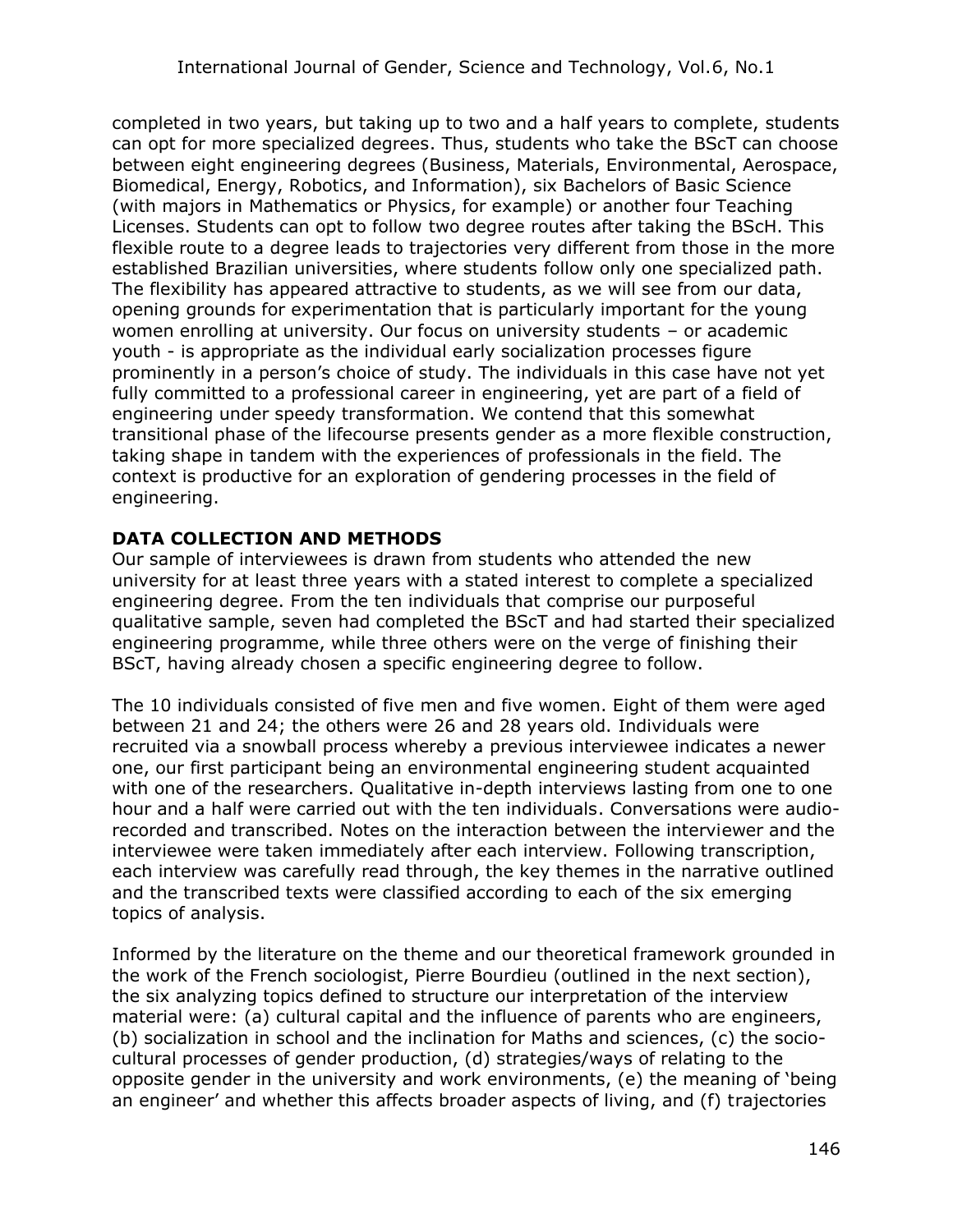of university studies and work experiences in the labour market. Following this thematic classification, a summary was completed with conversation material concerning the six topics. (See Table 1 for an illustration focused on the first three topics of analysis).

## **Table 1**

#### *Summary of interview data on the first three topics of analysis Cristine, 21, Materials Engineer*

| a) Cultural capital and the<br>influence of parents who<br>are engineers                                                                                                                                                                                                                                                                                                                                                                                                                                                                              | b) School and<br>inclination for<br><b>Maths and</b><br><b>Sciences</b>                                                                                                                                                                                                                                         | c) Making gender                                                                                                                                                                                                                                                                                                                                                                    |
|-------------------------------------------------------------------------------------------------------------------------------------------------------------------------------------------------------------------------------------------------------------------------------------------------------------------------------------------------------------------------------------------------------------------------------------------------------------------------------------------------------------------------------------------------------|-----------------------------------------------------------------------------------------------------------------------------------------------------------------------------------------------------------------------------------------------------------------------------------------------------------------|-------------------------------------------------------------------------------------------------------------------------------------------------------------------------------------------------------------------------------------------------------------------------------------------------------------------------------------------------------------------------------------|
| Both parents started<br>engineering degrees in public<br>universities. Cristine<br>acknowledges how they<br>fostered her interest in<br>engineering since childhood<br>through special toys,<br>exposure to engineering<br>documentaries and<br>household maintenance jobs:<br>e.g. repairing electric wiring.<br>She also stresses the role<br>played by her mother in the<br>early development of her<br>cognitive abilities and of her<br>father in negotiations of<br>birthday gifts aiming to foster<br>her good academic standard<br>at school. | States a strong<br>interest for<br>Chemistry and<br>Physics since High<br>school. Says she<br>has internalized the<br>'nerd' stereotype,<br>and was despised<br>and isolated by<br>other girls in High<br>school. An<br>interaction with a<br>Physics teacher was<br>of key importance to<br>her career choice. | Loves cars, says she<br>gets along better with<br>male friends, but<br>dances ballet, likes<br>fashion and<br>cosmetics.<br>Says the gender<br>division in her<br>engineering degree is<br>one of the most<br>balanced. However,<br>explains interesting<br>gender divisions on<br>the basis of<br>stereotypes in the<br>interests of student<br>colleagues who take<br>the degree. |

Data from each transcribed and classified interview were compared with and read in relation to material from the other interviews and a one-page text of these comparisons was written for each of the transcribed interviews, focusing on the topics outlined and any new emerging theme. Following initial analyses, some of the six original topics were regrouped under three major headings which constitute the key analytical sections of this paper.

In what follows we outline the Bourdieusian approach framing our investigation and its links with the broader literature on gender in the STEM field, before moving on to present our findings. These focus on the delineation of the habitus of the engineer, its centrality as a 'masculinized' habitus, which takes different forms in the socialization processes of the men and women participating in our study. We conclude by advancing the hypothesis, to be explored in further studies, that the interiorization of this changing culture experienced by the students is affecting the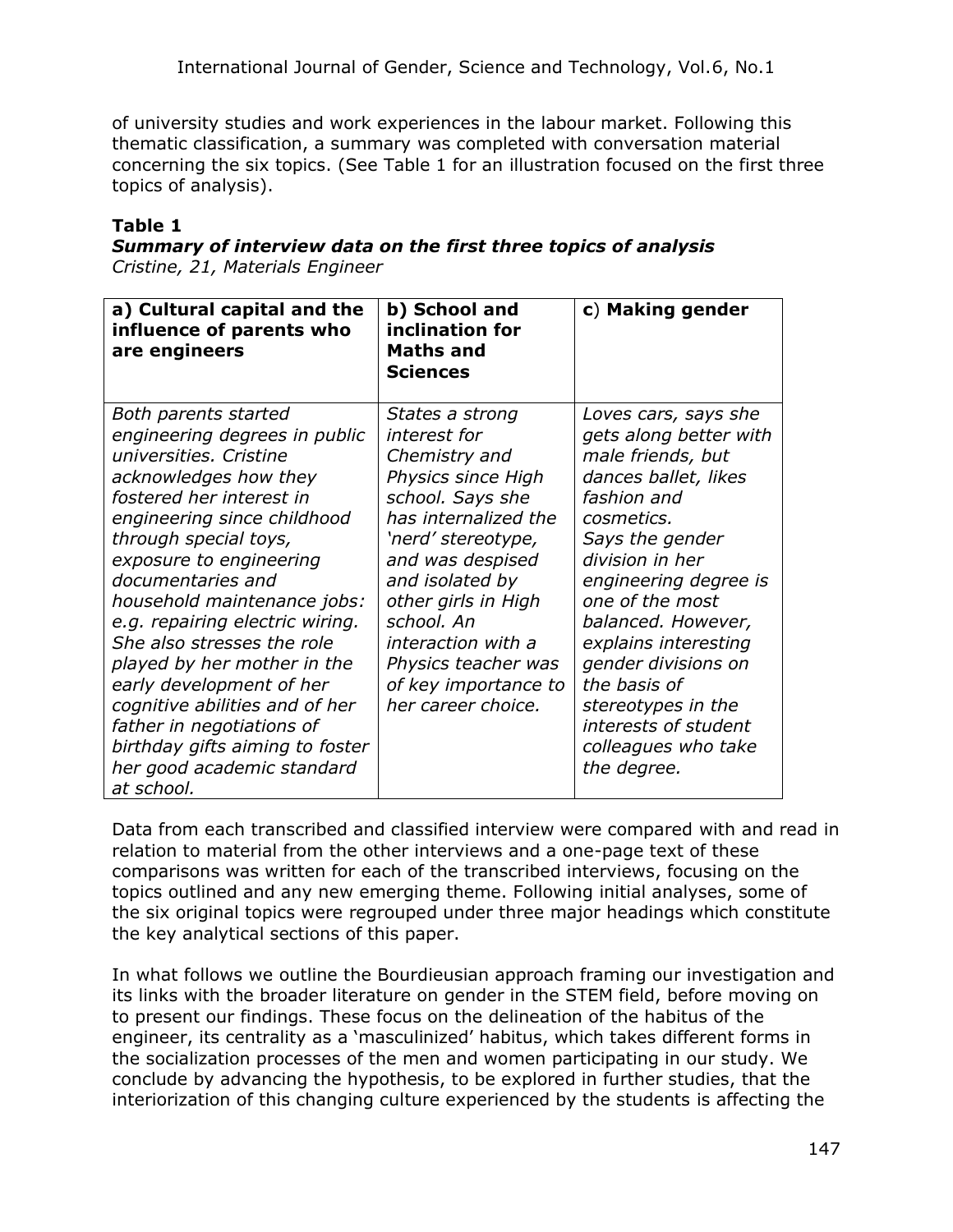habitus in the field of engineering*,* due to the growing presence of women in the field, who portray a double affinity to both the masculine and feminine gendering habitus.

## **CONCEPTUAL FRAMEWORK AND LITERATURE REVIEW**

Pierre Bourdieu's theory assumes that individuals, and the social groups they form, are situated in a structured and hierarchical social space of positions, determined by the different volumes and structures of the different types of capital they are able to access and incorporate from their positions. Three highly valuable assets that define such 'objective positions' and their related perspectives in the social world are economic, social and cultural capital. Economic capital refers to family income, salary, assets and any other source of financial resource the individual, or a group of individuals, can rely on. Social capital derives from the stock of social relations and acquaintances an individual is able to accumulate due to her social origins, and institutions or social spaces where her life trajectory takes place, and the status and prestige, possibly drawn from this, belonging to a particular family, social group or neighbourhood. Cultural capital derives from both the diplomas an individual has accumulated through his trajectory within the formal educational system and the intellectual and cultural dispositions, competences and tastes incorporated through the implicit and continuous socialization within the family, community or social class the individual belongs to since birth (Bourdieu, 1984).

The structure and volume of these three types of capital - that is, the 'objective conditions' that define many of the chances and perspectives one can be presented with in social life - are internalized through the continuous socialization of the individual. The internalization is expressed under the form of a set of competences, inclinations and tastes that shape a subconscious – or unconscious - principle of generation and unification of practices in the home, in schools, in the consumption of culture, in social relations, and so on. In other words, a general attitude towards diverse dimensions of life, a specific manner of living and conceiving the world results from the subjective internalization of the individual's objective position in social space. Bourdieu developed the concept of habitus to refer to this phenomenon: the specific and taken for granted manner of living.

In much of his work, Bourdieu argues that social class is the main category that structures the social space of positions (where the individual is placed on the social map) and dispositions (an inclination to do or feel things in certain ways), the space of the objective conditions and their correspondent habitus. In his studies on the sociology of education, for example, Bourdieu demonstrates how the homology between the requirements of the educational system, predicated on the habitus of middle and upper classes – that is, the familiarity with the usage of formal language and the continuous and implicit intergenerational transmission of cultural capital - accounts for the educational inequalities between social classes. This leads to lower-class students having poorer performance and shorter trajectories in the educational system (Bourdieu & Passeron, 1970).

In his major treatise, *Distinction* (Bourdieu, 1984), which is heavily-based on statistical work and qualitative accounts of cultural consumption, Bourdieu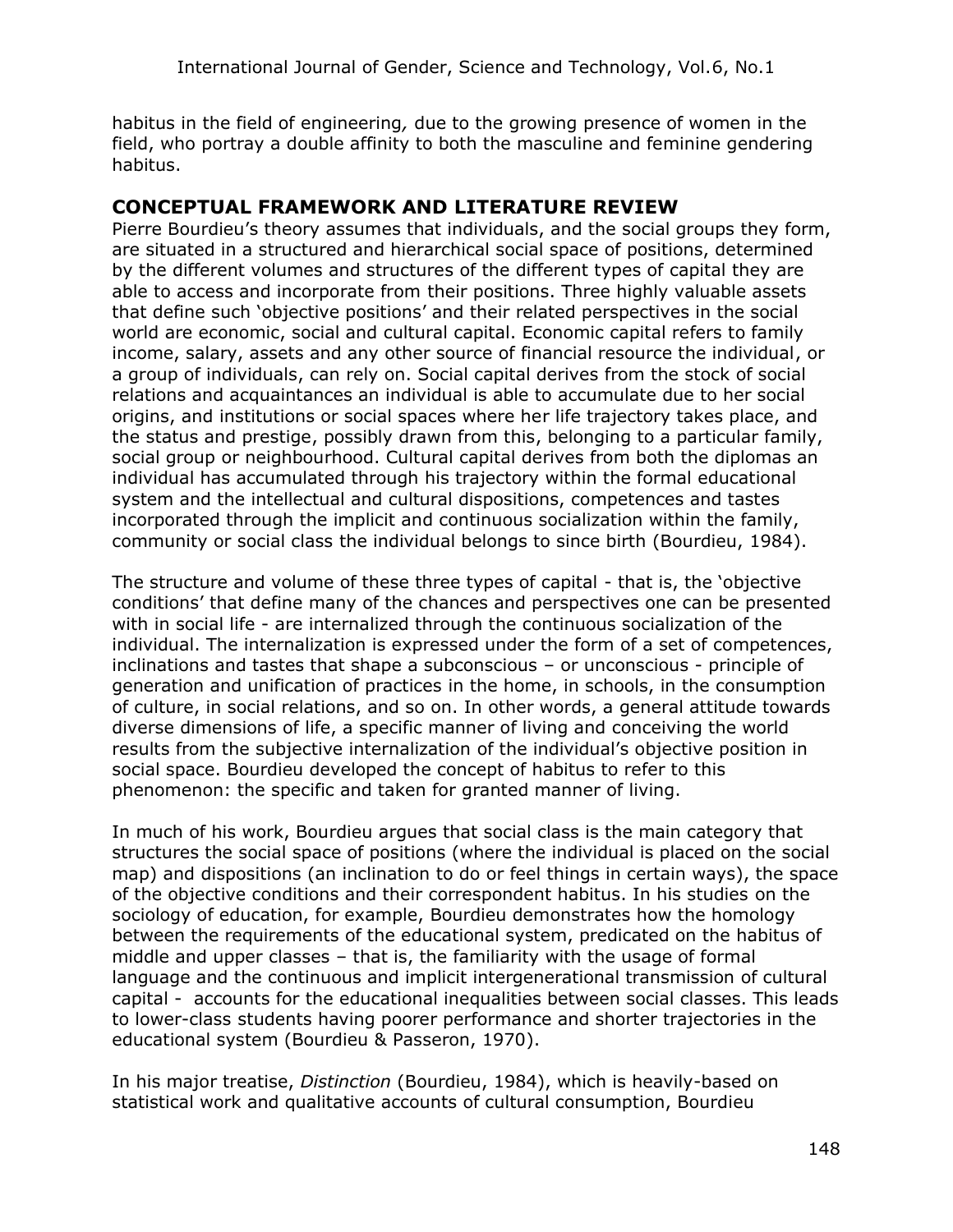formulates some detailed divisions of the social space of positions and dispositions. In a later study on the structure of the academic field, *Homo Academicus* (Bourdieu, 1988), he goes further into dividing the social space with deeper specificity, proposing within the academic field a refined division according to domains of knowledge and professional areas. In *Homo Academicus*, Bourdieu demonstrates how Faculties like Law and Medicine differ in many aspects – social origin, economic capital, political stances, presence in high-ranked public posts and time dedicated to research – from Faculties of Arts and of Sciences. From the comparative analysis of these differences, he argues that Faculties of Law and of Medicine are characterized by a habitus of attachment to the economic and political order, from which professional accomplishments outside the academic world, as well as political and symbolic credentials, are more relevant than scientific capital for academic disputes and legitimization. On the other hand, Faculties of Arts and of Sciences are characterized by a habitus more inclined to the contestation of the economic and political order, with a greater value attributed to science and research rather than to non-academic activities. Although it is far from our intention and ability to do a STEM field analysis here, this kind of work can illuminate our understanding of the engineering field, characteristically closer to those of Law and Medicine, as described by Bourdieu. We expect the orientations of students in engineering to show greater affinities to the prevailing economic and political orders.

In *Les Héritiers*, Bourdieu & Passeron (1964) argue, based on statistical evidence, that gender is an important social dimension to the definition of the knowledge areas and university courses one chooses to pursue. However, Bourdieu's grasp of the workings of gender divisions is not particularly helpful. We draw from some of his critics to deal with this matter.

Criticisms have addressed Bourdieu's narrow view of sex identity, particularly salient in his work on masculine domination (Bourdieu, 2001). Bourdieu is criticized for presenting gender as founded on the constant sexual differences of bodies, 'as given, basic and common across time and cultures' (Silva, 2005, p. 92. See also Adkins, 2004; Skeggs, 2004 and Lovell 2000). The rich appropriation of Bourdieu in academic feminist analyses has promoted a seminal reflection on the relations of gender and social classes for a variety of empirical data and situations (Reay, 1998; Lawler, 2000; Skeggs, 1997; Walkerdine and Lucey, 1989; Silva and LeRoux, 2011). Understanding the interplay between gender and social class was also one of the aims of *Class, Culture, Distinction* (Bennett e*t al.,* 2009). In this study, it is argued that to better explore the logics of cultural distinction in the contemporary UK, class, age, gender and ethnicity must be considered as social dimensions of key relevance to the transmission and incorporation of cultural capital, and to the shaping of the habitus. We follow these elaborations in our analysis.

We also take a perspective similar to that of Bourdieu in *Homo Academicus* (1988), in order to delineate – guided by the exploration of our empirical data - the competences, inclinations and dispositions that shape the specific engineering habitus in the field of engineering. We show that in this field a strongly gendered habitus prevails, associating competences, inclinations and dispositions to the social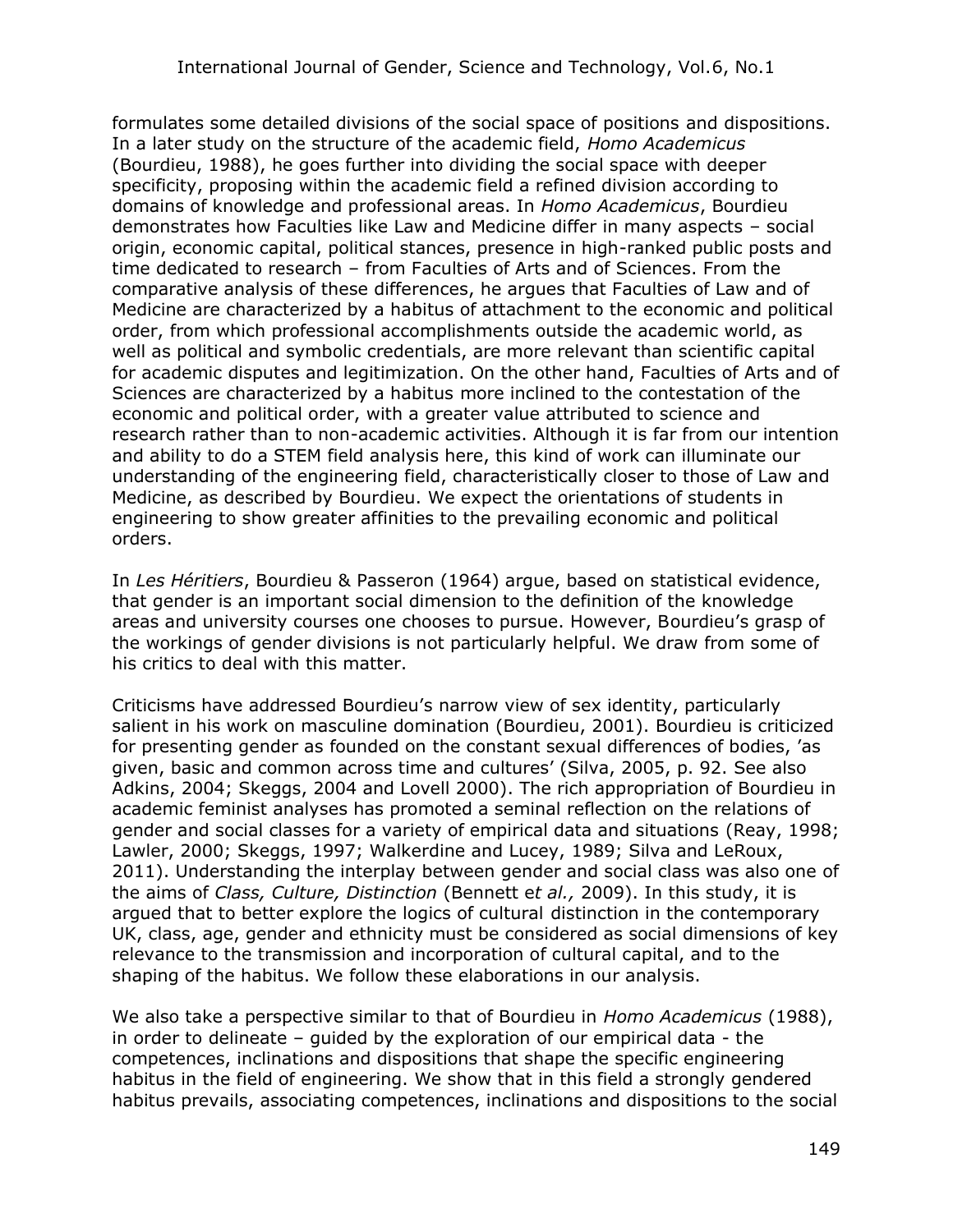and cultural traditional repertoire of masculinity. We demonstrate how socialization experiences in the family, school, peer groups and university are associated with age, class and gender, to constitute a particular field gendered habitus – evident among both the men and women who participate in our study.

We show that the socialization instances pertinent to the shaping of the engineering habitus are similar to those presented in the literature concerning the presence of women in STEM areas. These find the influence of parental educational level and pre-college preparation and identification to Sciences and Maths at school strongly relevant (Carlone & Johnson, 2007; Eccles, 1994, 2007; Hugues, 2010, 2011). However, we have not adopted the conceptual frameworks generally mobilized by these studies as, for instance, Eccles' (2007) expectancy value model of career choice or Carlone & Johnson's (2007) framework of science identity formation. According to these conceptual frameworks, 'cultural' factors - parents' educational level, gender roles and teachers as socializing agents – mix with supposedly 'individual' abilities, perceptions and experiences to define a lesser or greater capacity of the individual to author a successful identity in STEM fields. Our approach differs from those of Eccles (2007) and Carlone & Johnson (2007). We hope to expand on their lead, but we do not acknowledge the 'individual' abilities, perceptions and experiences as birth gifts or assets that would help some individuals to author an identity in STEM areas, while failing to do so with other individuals.

Guided by Bourdieu's perspective, we regard the distinction between 'cultural' and 'individual' factors as counterproductive. The main challenge of research in the area of STEM should be to understand how 'objective conditions' - social and cultural factors and experiences - are internalized by individuals in the form of their views of the world, their dispositions, inclinations and competences - in one word, their habitus. The challenge is to understand how the habitus leads them to pursue a career in the STEM field, especially when this field presents a dominant habitus apparently incongruous with one's common gender position, as is often the case with women (McNay, 2000).

In this sense, Bourdieu's perspective seems to offer an innovative and productive theoretical and conceptual framework. First of all, it does not operate a division between 'cultural' and 'individual' factors. Second, the focus on the internalization of objective conditions, under the form of subjective dispositions, calls for the need to reconstruct and describe the sociological mechanisms and dynamics through which socialization experiences shape the inclinations, competences and dispositions of individuals – our interviewees - towards the constitution of a particularly gendered engineering habitus. Third, and our more innovative contribution, by considering the patterns of young women and men in their relation to the field, we advance the hypothesis of the emergence of changes in the engineering habitus. This field habitus appears marked by a cleavage, where the predominantly masculine delineation of this field has been challenged by increasingly more fluid gendering imprints due to the growing presence of women in engineering.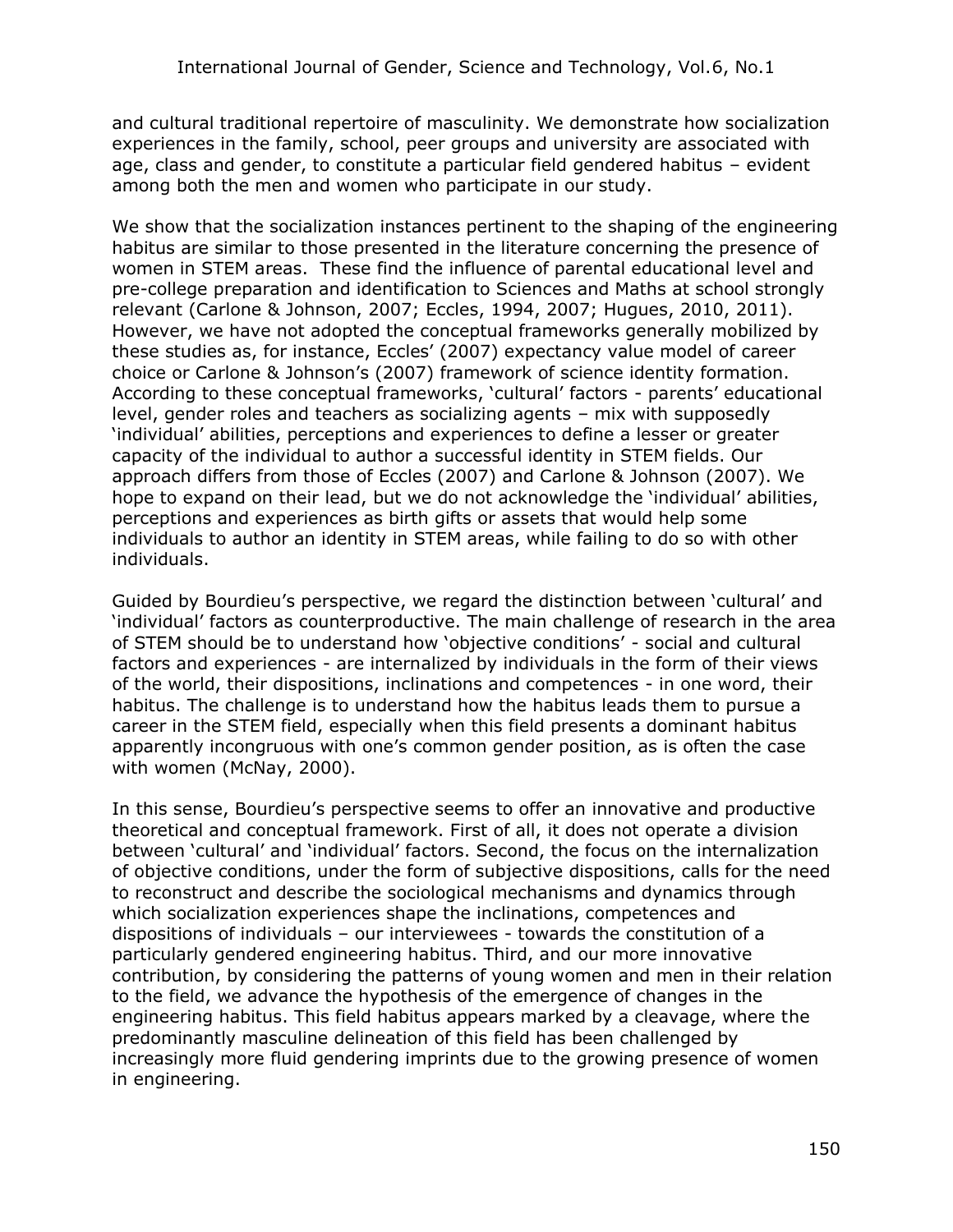## **ASSESSING THE MATERIAL: THEMATIC ANALYSIS**

In 2011, 94% of undergraduates at UFABC were enrolled in the BScT entry level degree. (The BScH was then still under implementation). Men accounted for almost 70% of undergraduates. Whites represented 69%, while blacks and mulattos added up to 22%. (Mulatto refers to racially mixed individuals who don't identify as whites nor blacks. At UFABC 18% of undergraduates were classified as mulattos in 2012). Regarding parental education, 40% of students' fathers and 39% of their mothers were holders of a Bachelor's degree (UFABC, 2012).

In Brazil, private high schools integrate a key element in the social reproduction strategies of the middle classes. While 12% of Brazilian high school students are enrolled in private schools (INEP, 2010), the percentage of students attending publicly-funded universities– traditionally acknowledged as the best universities who had received private school education is considerably higher.<sup>4</sup> The student body was thus predominantly male, white, middle class, and privately educated. Our research participants' recruitment method, based on informal networks of interviewees, appears to have led our sample to over-represent whites, students whose parents (mother and father) hold a Bachelor's degree and those educated in private schools. Informal networks are based on close ties, friendships and mutual trust. Therefore, they are most likely to join individuals that share the same or similar social class and racial backgrounds. Only one of our interviewees is mulatto, only one individual has neither of her parents holding a degree and only one studied in a state-funded high school. We need to bear this in mind in our analysis. To compose the sample, we made an effort to select men and women taking degrees that were strongly gender-marked and also those more gender-balanced. Among students in the BScT, men strongly outnumber women on a ratio of 68% against 32%. This proportion reinforces the association between STEM fields and male predominance, since, for the more recently created BScH, the ratio of men is 56% against 44% women. Regarding the engineering degrees students may choose after the BScT, we observe that some of them are notably less gender-marked than others (see Table 2).

| remare students out or total numbers em oneu |                                                 |                                                   |  |  |
|----------------------------------------------|-------------------------------------------------|---------------------------------------------------|--|--|
| <b>Engineering</b><br><b>Degrees</b>         | <b>Undergraduate male</b><br>students<br>number | <b>Undergraduate female</b><br>students<br>number |  |  |
| <b>Biomedical</b>                            | 18                                              | 21                                                |  |  |
| Engineering                                  |                                                 |                                                   |  |  |
| Engineering of<br><b>Materials</b>           | 55                                              | 49                                                |  |  |
| Aerospace                                    | 41                                              |                                                   |  |  |
| engineering                                  |                                                 |                                                   |  |  |
| Robotics engineering                         | 115                                             | 13                                                |  |  |
| IT engineering                               | 27                                              |                                                   |  |  |

*Table 2 – Gender division by engineering specialties: numbers of male and female students out of total numbers enrolled* 

Table 2 shows that women outnumber men in Biomedical Engineering, and are proportionally almost equal to men in Materials; but in Aerospace, Robotics and IT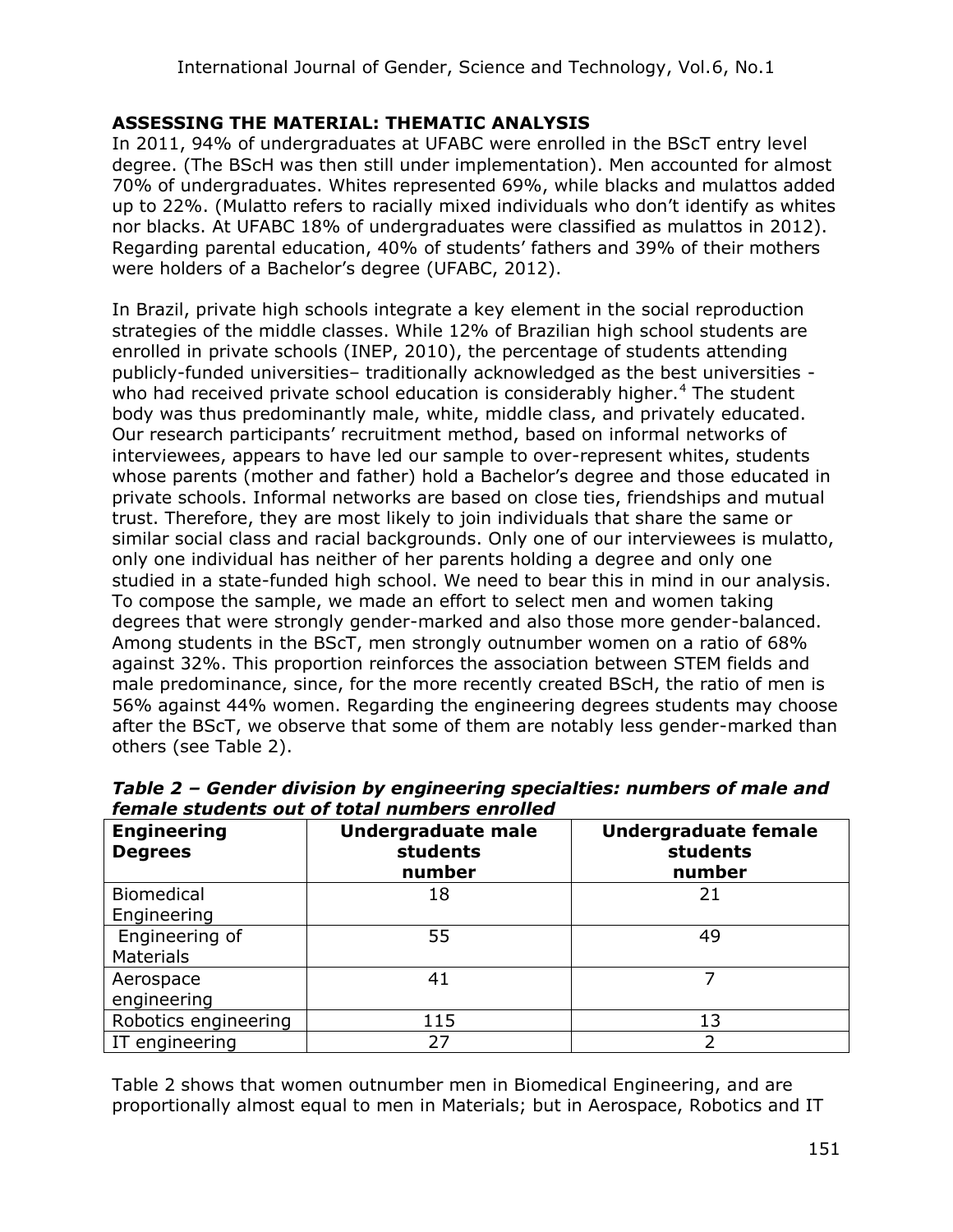men overwhelmingly predominate. While maintaining segregation in certain areas, the flexible curriculum makes women's entry into particular fields more attractive. We shall see that such differences are constantly remarked upon by our interviewees, although they have been scarcely explored in the literature. Table 3 gives the ages and degree titles of our interviewees.

| (pseudo)<br><b>Name</b> | Age | <b>Engineering Degree</b>                                 |
|-------------------------|-----|-----------------------------------------------------------|
| <b>Cristine</b>         | 21  | <b>Engineering of Materials</b>                           |
| <b>Carlos</b>           | 26  | <b>Environmental Engineering</b>                          |
| Alex*                   | 23  | Engineering of Materials/<br><b>Business Engineering</b>  |
| Andre*                  | 23  | Business Engineering/<br>Aerospace Engineering            |
| Brenda*                 | 24  | Robotics Engineering/<br><b>Environmental Engineering</b> |
| <b>Marco</b>            | 23  | Aerospace Engineering                                     |
| <b>Royce</b>            | 23  | Robotics Engineering                                      |
| <b>Maria</b>            | 28  | <b>Business Engineering</b>                               |
| <b>Fran</b>             | 21  | <b>IT Engineering</b>                                     |
| <b>Diana</b>            | 24  | <b>Business Engineering</b>                               |

*Table 3 - Interviewees, ages and degrees pursued*

\* Andre was undecided about whether to take Business or Aerospace Engineering. Alex and Brenda chose to take two degrees concomitantly*.*

The thematic analysis that follows focuses on the meaning of being an engineer in order to delineate the habitus specific to the field. We attend to the narratives positioned in terms of gender: accounts of masculine and feminine interjections in social trajectories and in the field of study

#### **'Being an engineer': the specific habitus of engineering**

References to what it means to be an engineer preoccupied participants as a recurrent theme in the course of our interviews. They used the interview as a reflexive opportunity to consider implications concerning their rapport with their studies, the job market and even with personal relationships. We were interested in the theme, of course, but through prompting it, it evolved into a major explicit concern. Participants offered accounts of dispositions, competences and inclinations developed since childhood, which had been deepened and intensified since entering university.

The accounts form a narrative about a specific engineering habitus. They compound the basic requirements for defining the Bourdieusian concept of habitus: 1. The dispositions and competences outlined are not 'natural': they were developed and incorporated through the socialization experiences of the life trajectory of the individual.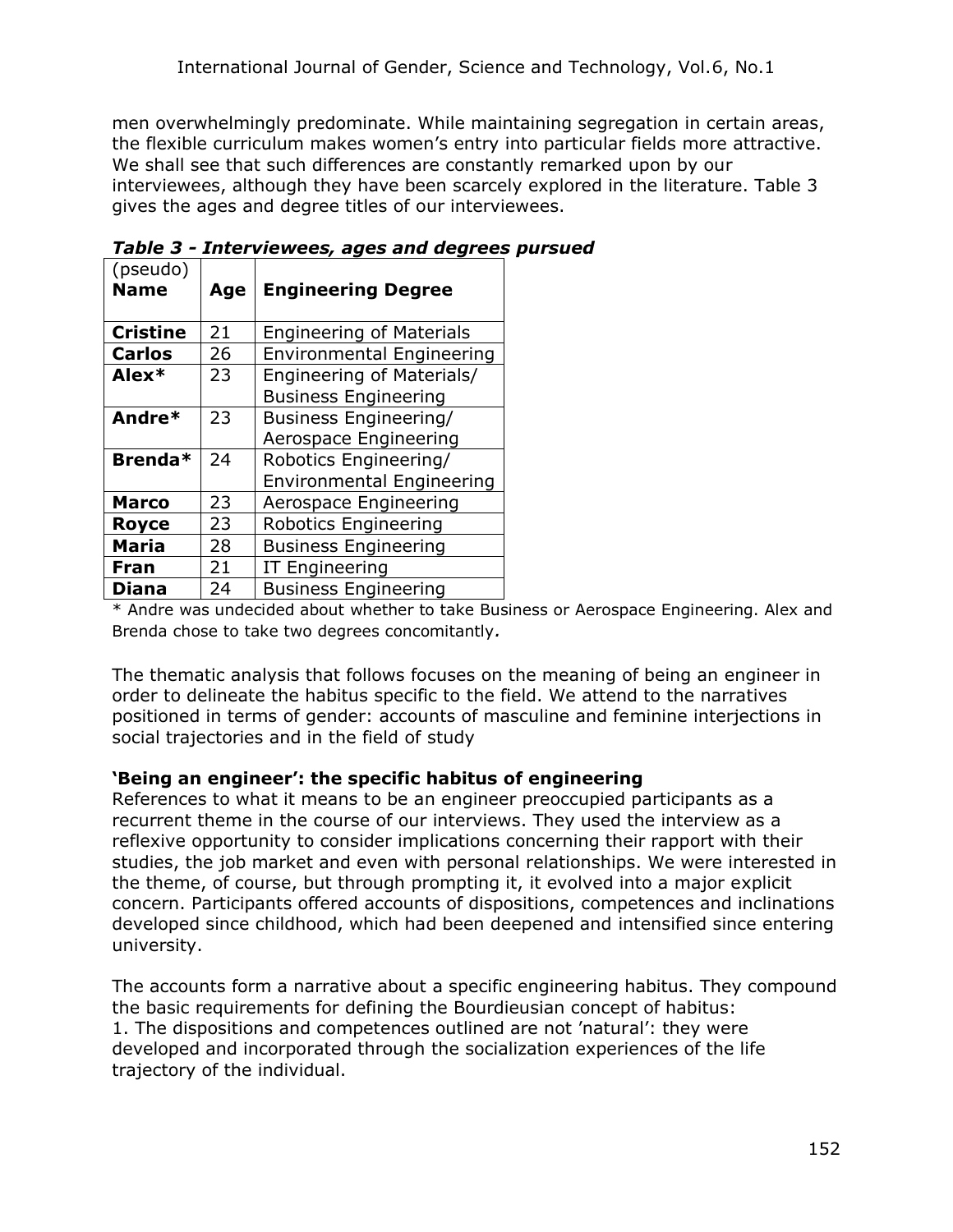2. They operate as a principle of vision and division of the social world, that is, they establish the criteria according to which an individual sees himself and the people who share this habitus with him in opposition to the people and groups that do not share it.

3. This system of dispositions is transferrable to diverse domains of life, operating as a principle of generation and unification of practices within different domains.

Regarding specific dispositions and competences presented, all the interviewees explain that being an engineer means considering processes and phenomena under a strictly 'rational', 'objective' or 'cold' manner, being able to 'calculate' or 'quantify' virtually everything according to highly 'logical and mathematical reasoning'. Such competences are presented as being developed through preference and feeling of ease with the subject they have had since early schooling, in particular an affinity towards sciences and Maths, deepened and intensified through their university education and training.

Interviewees frequently regard engineering as one of the 'most challenging' or 'hardest' BSc degrees. For instance, comparing their experience to that of high school friends who have taken other traditional degrees (Law and Medicine); two interviewees stated that their degree is much harder because of the level of reasoning it demands. Asked how she pictures her future within the next ten years, Brenda expects this deep amount of effort to pay off when she graduates: 'I hope to get a nice salary, because our wrestling with studies here is no joke.' Students remark that only BSc degrees in Mathematics or Physics would present the same level of complexity. Nonetheless, they often draw lines between themselves and other STEM professionals, especially those doing 'basic science', stressing their own straightforward inclination, as opposed to the abstract and theoretical inclination of, for example, mathematicians. Explaining the difference between a Calculus class with a professor who's an engineer and with one who's a mathematician, Royce says:

The engineer will say 'Look, that is the problem, now let's see how we solve it'. But the mathematician, no, he wants to explain how the problem is, why it's like that, and so on… The engineer will simply solve it and say 'Well, if you want further details and information about this, look at this book, at this page'.

Considering things in a 'rational' and 'objective' manner is the prerequisite for the superior 'problem-solving' disposition interviewees claim engineers to have, giving them the capacity to yield solutions and results to a wide array of corporations and branches of economic activity due to their pragmatic and straightforward inclination. This inclination is presented as the key principle of the vision and division of the social world, as what distinguishes engineers in competition with other professionals for the most valuable positions in the job market. Having such a valuable asset in this social competition for revenues and status seems almost inseparable from having incorporated the desire to be successful in the competition. Among our participants only Carlos wants to pursue an academic career, while the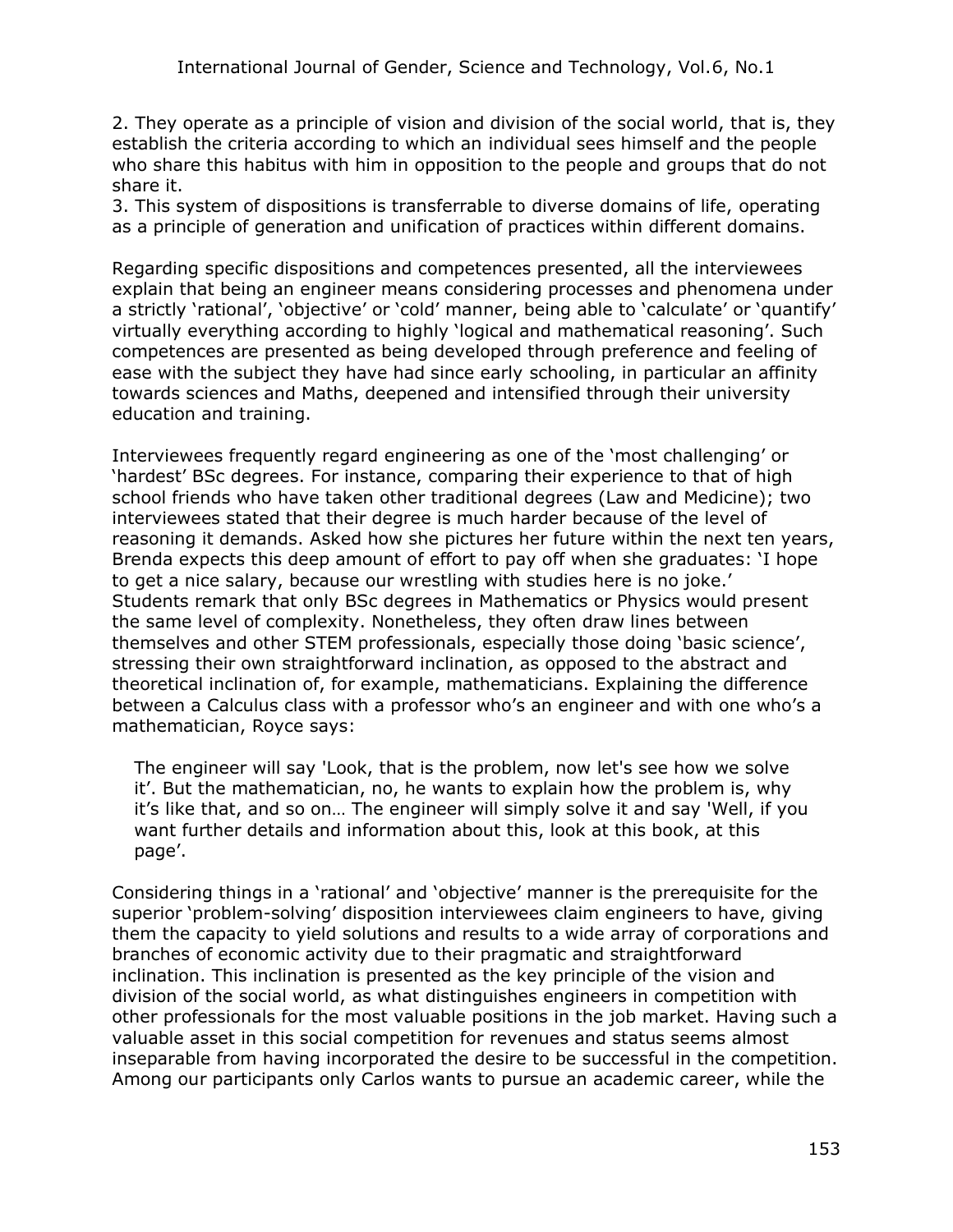others either don't mention this possibility or discard it due to its low financial rewards.

The dispositions and competences attached to being an engineer operates as a principle of distinction and division not only between traditional professions, or professions other than engineering in the STEM field, but also between larger areas of knowledge. Hence, interviewees see themselves as very distinct people from those who pursue studies and careers in the Humanities. Cristine states:

… when you start to analyze things in a different way, it all gets straightforward…; you get to be a straightforward person. You get an exercise to do, it's hard to say it to a person that comes from the Humanities, but there's only one single answer! For you [assuming the interviewer is from the Humanities] there's a bunch of possibilities, but for us it's straightforward, it's A+B. That renders life easier; you get to see things in a pragmatic way.

The rational and straightforward system of dispositions that characterizes engineers also appears to be involuntarily transposed to diverse domains of life, leading to a general and taken for granted attitude which seems to be unconsciously reproduced within rather different moments and situations. According to two interviewees, these rationalized dispositions are transposed even to that domain which, by definition, cannot be rationalized: love relationships. Marco says:

I think sometimes I treat non-analytical issues in a pretty analytical manner, for instance, love relationships… Some things shouldn't be analysed, so that's a negative side… but on the other hand, it gives you a clear view on discussing personal life issues, just like: 'Well, that's it, let's pin down the reasons, the relations of cause and effect'… So, actually, all this scientific investigation can provide you with a clear view on your decision-making process, your choices in life, your ways of seeing the world, but it can also turn to be negative, because you end up with a desire to rationalize everything, and that's not possible!

In the narratives, however, the dispositions of logical reasoning, objectivity and calculus, as well as pragmatic and straightforward inclinations, are generally associated with the cultural repertoire of men. Women are more commonly identified with sensitivity, emotions, subjectivity and ambiguity. When asked about the reason for male predominance in the engineering field, interviewees formulate this as a traditional division between the genders' cultural repertoires, eliciting the masculinized characteristics of the engineering habitus.

Some participants attributed the masculine drive towards logical reasoning, objectivity and so forth to an essentialist or naturalistic condition in men, while others linked it to culturally established differences between men and women. All students observed that since early schooling, women were generally inclined to the Humanities and Biological areas, while most of those interested in Science and Maths were men. Fran states: '(...) I guess women are much more subjective than men, women are... I don't know how to explain, but men are logical, they are just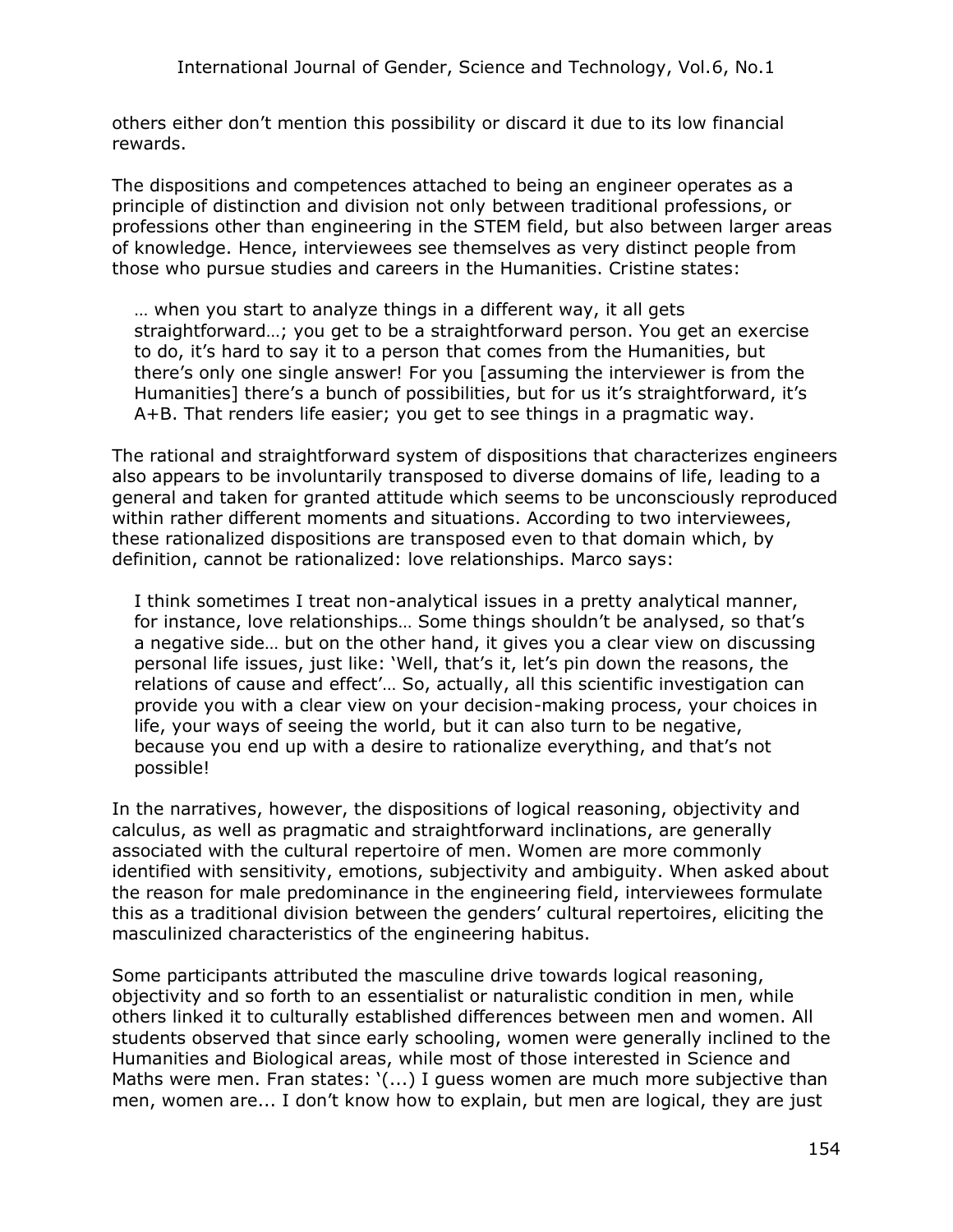like 'Yes or No'.'. Alex follows the same track, reporting that '(…) men are colder than women; maybe women explore more their human side'. Andre, Marco and Brenda trace this back to childhood experiences and the differences between toys and games of girls and boys. Royce offers the most extreme statement on the engineering habitus as a masculinized one:

Perhaps the male mind - I have no theoretical grounds for this - but perhaps it has a feel of ease with Science and Maths, with reasoning, with objectivity, such as engineering, so then, perhaps, engineering is composed of more men because of it. So when you have a woman in engineering, she ends up having male characteristics in the way she thinks, in the way she acts… I do not know if she acquires these characteristics from the men around her or if she has a male mentality.

Engineering courses appear to have different styles of gender-marking, depending on the greater or lesser presence of women among their student bodies. When confronted with this numerical difference, it is interesting to note that interviewees frequently attribute the lesser presence of women in specialties such as Aerospace, IT and Robotics engineering to the fact that these degrees demand more complex calculus and mathematical competences. Besides, they usually state that such areas involve interests and tastes better identified with men such as dealing with mechanics, engines, airplanes and robots.

In sum, the engineering habitus is commonly perceived as a masculinized one but engineering degrees are seen as presenting diverse styles of making masculinized gender, according to the competences and interests they are associated with. Hereafter, we must focus on the sociological mechanisms and dynamics through which socialization experiences narrated by the interviewees have shaped this masculinized habitus both among the men and the women in our study, and their association with engineering degrees where gender is marked differently.

#### **The shaping of the engineering habitus among men**

Four out of the five men in our sample have fathers who are engineers. This high level of professional heredity provides us with a unique opportunity of delineating how the specific cultural capital from the field of engineering are transmitted through the implicit and continuous socialization of fathers with their sons, that is, under the form of children joining their fathers in tasks they generally undertake, or even simply by playing with them while growing up. Within the Bourdieusian perspective, through these experiences, the future engineers incorporate their objective conditions of socialization in the form of competences (basic knowledge of science and calculation), dispositions (of pragmatic and straightforward reasoning) and inclinations (interest in technology and technical processes) that would produce advantages outside the formal educational system, to be later capitalized within it, and that also prefigure career choice.

Son of an engineer of the automobile industry, Alex reports that his father has a 'handyman' profile and that, as a child, he usually followed him when fixing things at home and in the houses of relatives. He says his father stimulated his 'logical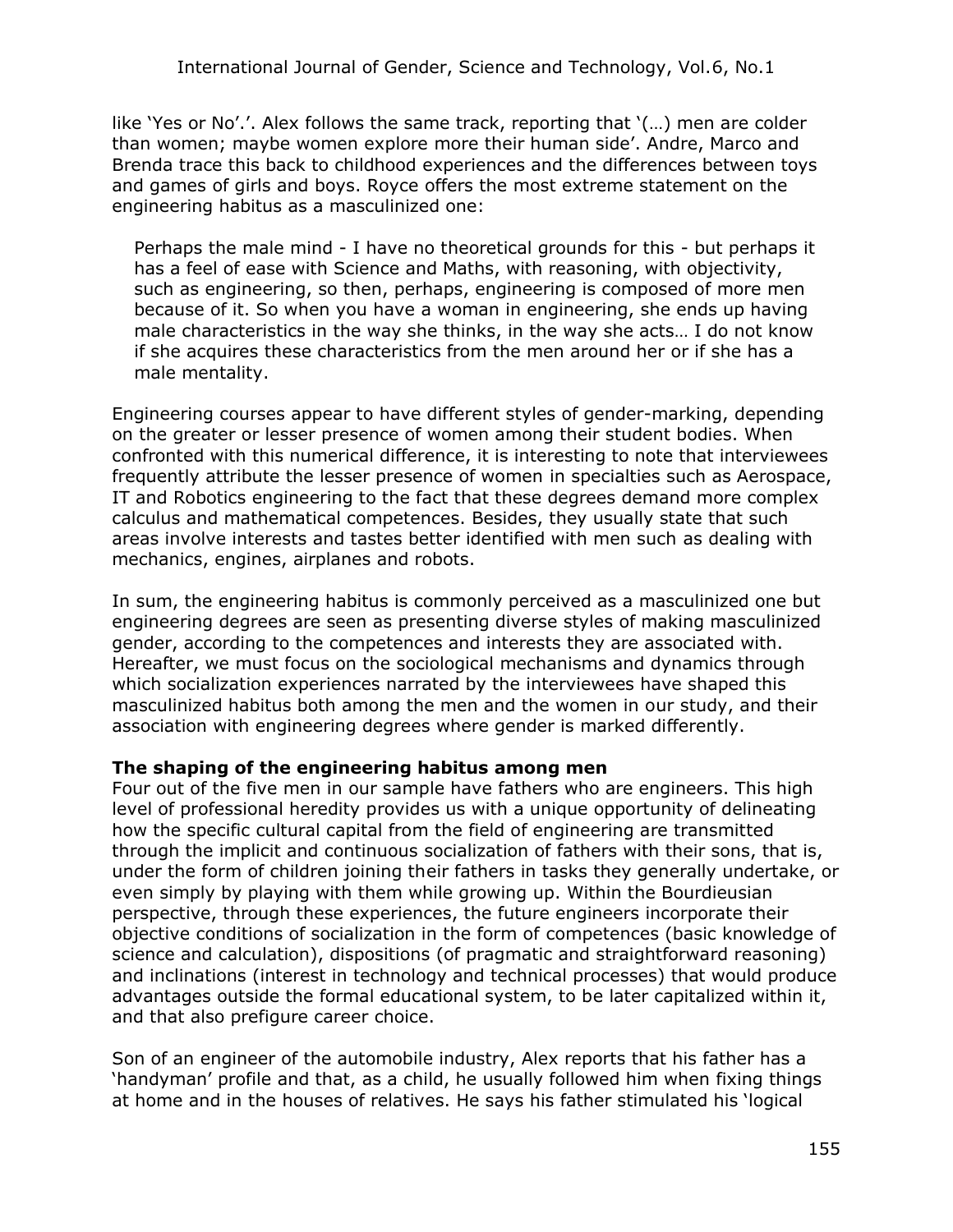and numerical' abilities and he links this to the feel of ease he's always had with Sciences and Maths at school in opposition to his dislike and difficulties regarding the Humanities. The same goes for Royce, son of an electronics engineer, who accompanied his father while installing and repairing their house's electric system, fixing cars and home appliances, and enjoying when his father made him little demonstrations of electric circuits. He says he has never doubted he would be an engineer and that he's always been much more 'attached' to Sciences and Maths than to other subjects. From 14 to 16 years old, he joined an industrial apprentice educational program, where he got the chance of having a trainee experience in the company his father worked in. Carlos, son of a surveyor engineer, says his father had little influence on his career decisions. However, he reports that he used to watch documentaries on technology together with his father, who liked to give him extra explanations on how the devices and mechanisms pictured in the documentaries worked. Marco reports that since the age of four, he has explored folders and archives in his home PC, saying that as a child he sometimes 'messed up' the PC by doing so, which presented no problem, since one of his uncles worked in a computing company and was able to easily get it in order. This happened in the early 1990s, when PCs were far from common in Brazilian homes, even among wealthier families. Son of an engineer who owned the company he inherited from his own father, he says that since the age of five, he used to take summer jobs in his family's business. By that early age, his task was simply filling up the crushing machine with paper that would later be used to encase the products sold, in order to soften the impact between them and the boxes in which they were transported. Despite the simplicity of the task, it placed Marco in contact with knowledge about basic Physics processes from a very tender age. Regardless of a troubled trajectory in school (diagnosed with ADHD - Attention Deficit Hyperactivity Disorder), Marco always had a drive for Maths and Physics. As a teenager, he even won some Maths Olympics organized in his school.

In the cases of both Marco and Alex, their families are composed not only of fathers who are engineers but also of uncles and cousins who have pursued the same professional trajectory.<sup>5</sup> Both students report that on extended family gatherings, it's normal to talk about engineering jobs, the job markets and technological innovations. Both of them enjoy these conversations that seem to take the form of a socialization moment that celebrates the entrance of the 'former' adolescents into the group of adult men within their family.

The only interviewee whose father was not an engineer was Andre. But even in his case, it is possible to see how a form of playing as a child, supported by the grownups in his family, contributed to the development of the required competences and dispositions to pursue the career of engineer. Adults in his family used to separate out for him old home appliances, because he liked to take them to pieces to see 'how it was like inside'. They also taught him how to use screwdrivers to do so. Andre said 'Physics was love at first sight, because I liked that way of thinking and seeing things'. Nevertheless, he is the only one of the five male interviewees who also had strong interest in the Humanities. He said he read a lot as a child, an interest fostered by a psychologist aunt. Andre said he was considering enrollment in a Business Engineering degree after his on-going trainee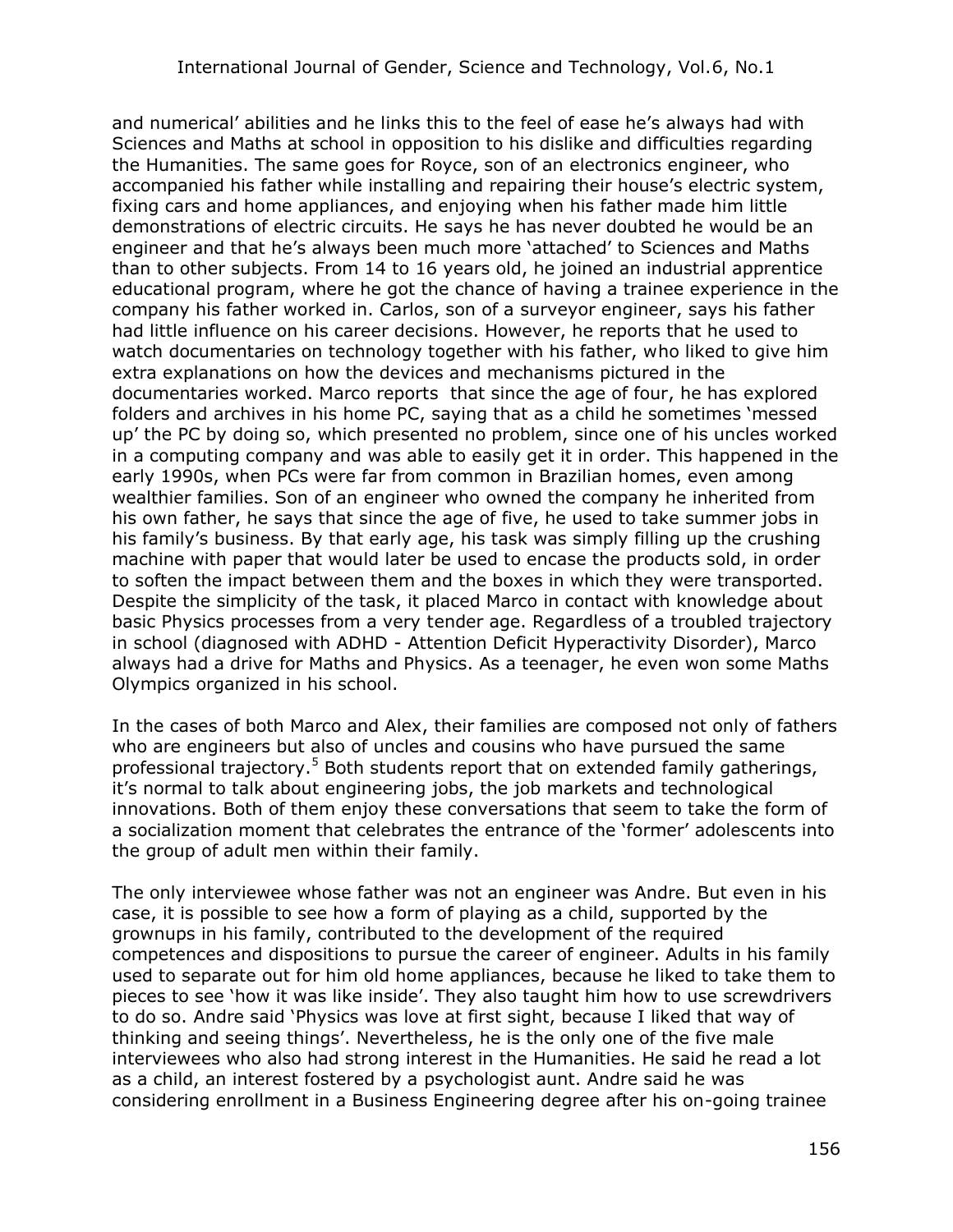experience, rather than a 'technical' engineering job, since Business Engineering offers a macro view over processes, including a 'human' side inclination for dealing with and managing a team of different people.

In these socialization practices we identify what Annette Lareau (2003) refers to as 'concerted cultivation', according to which middle- and high-class parenting practices endow children with a set of experiences which are mobilized into extra advantage in the formal educational system, as well as in their later engagements in work and institutional environments. When the parents of our participants involve them in the experiences we have just described, they are practicing a very particular kind of 'concerted cultivation'. First of all, they are shaping their son's affinity with the cultural repertoire traditionally associated with a technical operational masculinity. But it's not only a matter of gender. For the shaping of the cultural repertoire of men operates as a conduit to build a set of competences and dispositions, homologous to the dominant engineering habitus, that not only endows them with extra advantages in the formal educational system, but also predisposes them to choose a career path socially valued in the Brazilian contemporary context and which is likely to lead them to reproduce their middleand high-class positions.

Besides this parenting work, we must also acknowledge the internalization of other objective conditions that framed the socialization trajectory of these individuals and rendered possible their access to an engineering degree in a state-funded university. All of them had had private education. Besides, all of them are fluent in English as a second language. Alex, Marco and Royce are also studying German, allegedly because of the centrality of German companies in the world of engineering. Among all the University's undergraduates, 86% are fluent in English, against only 2% in German (UFABC, 2012). The objective socialization conditions of these three interviewees render it possible for them to acquire a very rare asset for their chances in the competition for socially valued positions.

#### **The shaping of the engineering habitus among women**

Understanding how the masculinized habitus of the field of engineering among women differs from that delineated for men, is a major challenge for our study. As in the case of men, we observed that the shaping of this habitus also flows from early socialization experiences within the family, school, peer group and technical schooling. Nonetheless, these socialization experiences lead women into an important double bind regarding the traditional cultural repertoires of both men and women. The women we interviewed engaged in this field present a particular kind of habitus, composed of dispositions, inclinations and competences of the traditionally masculinized engineering habitus, along with inclinations, interests and dispositions generally associated with the traditional cultural repertoire of women. This mix challenges the dominant engineering habitus to absorb more flexible characterizations of gender, as women's participation in the field increases, and women's performance outpaces men's (In 2011 at the University studied, women's average grade outperformed men's by almost 10% - UFABC, 2012).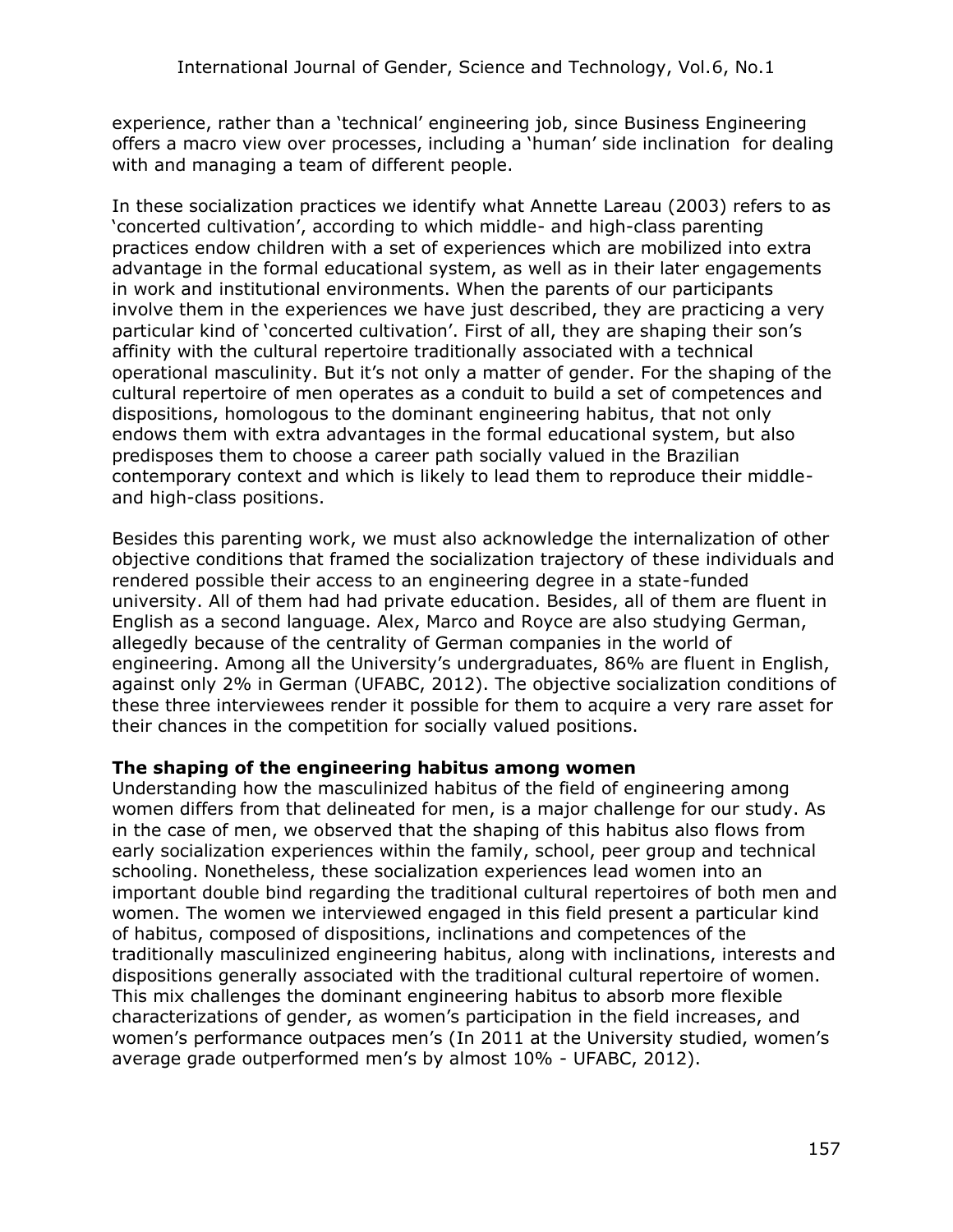Cristine is the only woman in our study whose parents are engineers. Her mother is a civil engineer who, however, never practised the profession, being a bureaucratic civil servant. Her father dropped out of a mechanical engineering degree during his final year, later taking an IT BSc. Cristine says she always joined both her father and mother in doing maintenance and repairs in their home. She also shared her father's passion for cars, helping him to wash and fix their own car. At the age of five, she said she knew all the tools he used for such tasks. Her mother stimulated her interests, giving her, early on, a toy called 'Little Engineer', composed of small wooden bricks used to build structures. Predictably, Christine was inclined to Physics and Chemistry at school. Since adolescence, she's got along better with men rather than women. She states she has a 'male mind': she is straightforward and shares some of men's typical interests, as her taste for cars illustrates. However, her socialization experiences have also made her incorporate typically female inclinations and dispositions. She has been practicing ballet since three years old. Nowadays, one of her hobbies is being a cheerleader in the University team. She says her grandmother, who was always dressed up, influenced her taste for wearing makeup and being into fashion, and she could tell, as a child, how people react to good appearance. She says she had considered taking a career in Fashion, but a male Physics teacher advised her to get into the STEM field and to pursue her fashion interests as a hobby.<sup>6</sup> That's what she did: she states that taking care of her appearance works as a way of relaxing and compensating for the pressures of the engineering degree.

Brenda is acquainted with Cristine and shows the same pattern of double affinity to the traditional masculine and feminine cultural repertoires. She likes cars – she used to watch Formula 1 with her father as a child – she has always preferred to get along with boys rather than girls, for she doesn't like 'girlie's gossips and affectation'. She has always had a feeling of ease with Sciences and Maths. However, she's also highly interested in fashion, saying that these days lots of women who take engineering like to dress up.

Diana's family descends from traditional rural politicians of the Northeast, the poorest area in Brazil. She says her father is still part of that typical 'macho' culture. However, she explains that this sexism doesn't influence the career decision of the women in her family, but is targeted at their freedom to experience sexuality, especially as adolescents. She says her grandmother was the first woman in the Northeast to get a BSc in Physics. This grandmother had an important role in developing her affinity with the STEM area. When she was a child, the grandmother used to train and deepen her mathematical competences in 'private lessons' she used to give to Diana. Thus, although she studied in a traditional high school that emphasized the Humanities, Diana was inclined to Maths. As with Cristine, her Physics teacher was also the one who suggested she took up a career in STEM. Following this advice, she chose Business Engineering, because it was the most 'multidisciplinary' engineering: something that would suit the multidisciplinary competences she built as a student attending schools that focused on Humanities, despite her inclination towards Mathematics and Sciences.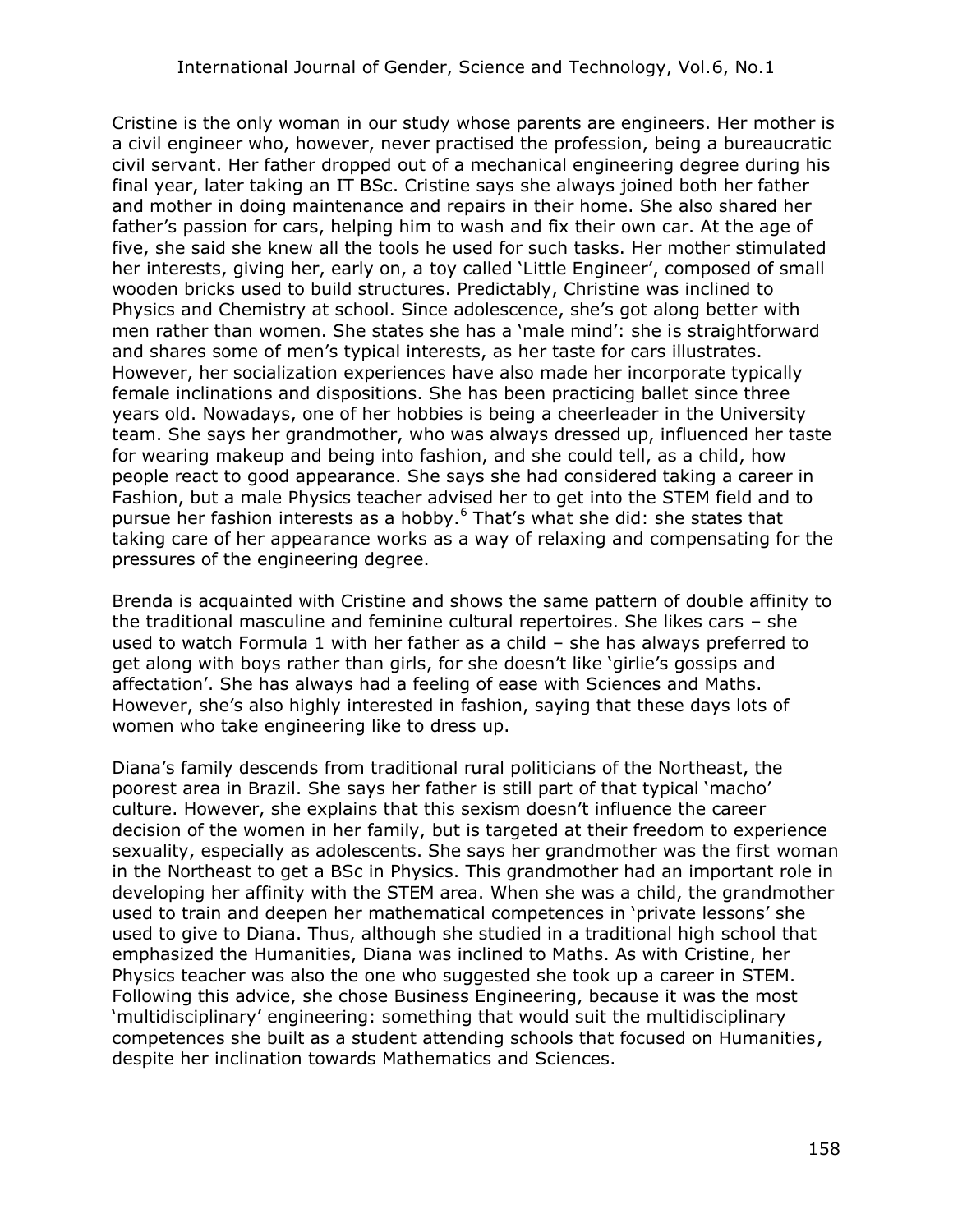Maria, in turn, had never thought she would enroll in an engineering degree. Like Diana, she had studied in schools that focused on the Humanities. However, after graduating in Communication, she was advised to undertake Business Engineering both by a professor in a MBA she took and by a Human Resources manager who conducted a recruitment process, where she did not get the job. Still reluctant to take an engineering degree, she enrolled to do Logistics, but considered it wouldn't meet her needs for professional growth, shifting then to engineering. Maria was attracted to engineering by the elements of distinction it holds in the professional world. This particular condition placed her as the only interviewee to criticize what she sees as the 'narrow views and thoughts' of engineers. She also reports the difficulties she had in working in groups with other engineering students when doing joint academic work. On the other hand, she acknowledges that, since starting the engineering degree, she has developed a pragmatic inclination that renders her 'more focused on goals' and also enhances her mathematics competence. Despite her criticism, she seems to be incorporating the habitus of the field, there including the elements of distinction it holds in the competition of the professional world. What were the socialization experiences that mediated her transition between the Humanities area and the field of engineering? The question is important for assessing the different ways in which the field of engineering incorporates elements commonly associated with the feminine gender habitus. Fran's story has similarities with Maria's insofar as her affinity with the field developed later on in her lifecourse, propelled by agents outside the family. Fran did not have experiences within her family that could have shaped dispositions and inclinations towards engineering. Fran had a different socialization trajectory from the other middle-class interviewees that equally led, however, to the shaping of an engineering habitus.

Fran was always close to her mother - a high school dropout working as a baby sitter - and was never close to her father, a car mechanic, due to emotional problems towards him. As a teenager, she took part in an informal network of borrowing 'cute', 'girlie's' books, like the famous series 'A Princess' Diary'. How, then, could she have developed the dispositions and inclinations of the masculinized engineering habitus? Fran herself states she doesn't know why she is 'out of the normalcy curve', for being inclined to Maths and for being about to begin the IT engineering degree, following completion of the entry BSc. (As we noted earlier IT is the degree with the highest proportion of men.) She cannot consciously locate the socialization experiences that have shaped her dispositions and inclinations towards engineering. Nonetheless, the interview provides some understanding about that.

Fran's family had an income level much lower than the middle-class families of the other interviewees. She had studied in a very poorly resourced state-funded school of a poor region close to the city of São Paulo. She says teachers generally missed classes, leaving students on their own to wander around the school. However, she recalls that the Maths teacher was one of the few teachers committed to the students. She said she learned a lot from him, with dedicated tutoring near the period when she enrolled for selection to a much better ranked state-funded high school. Afterwards, she got the chance of taking a Computing technical course at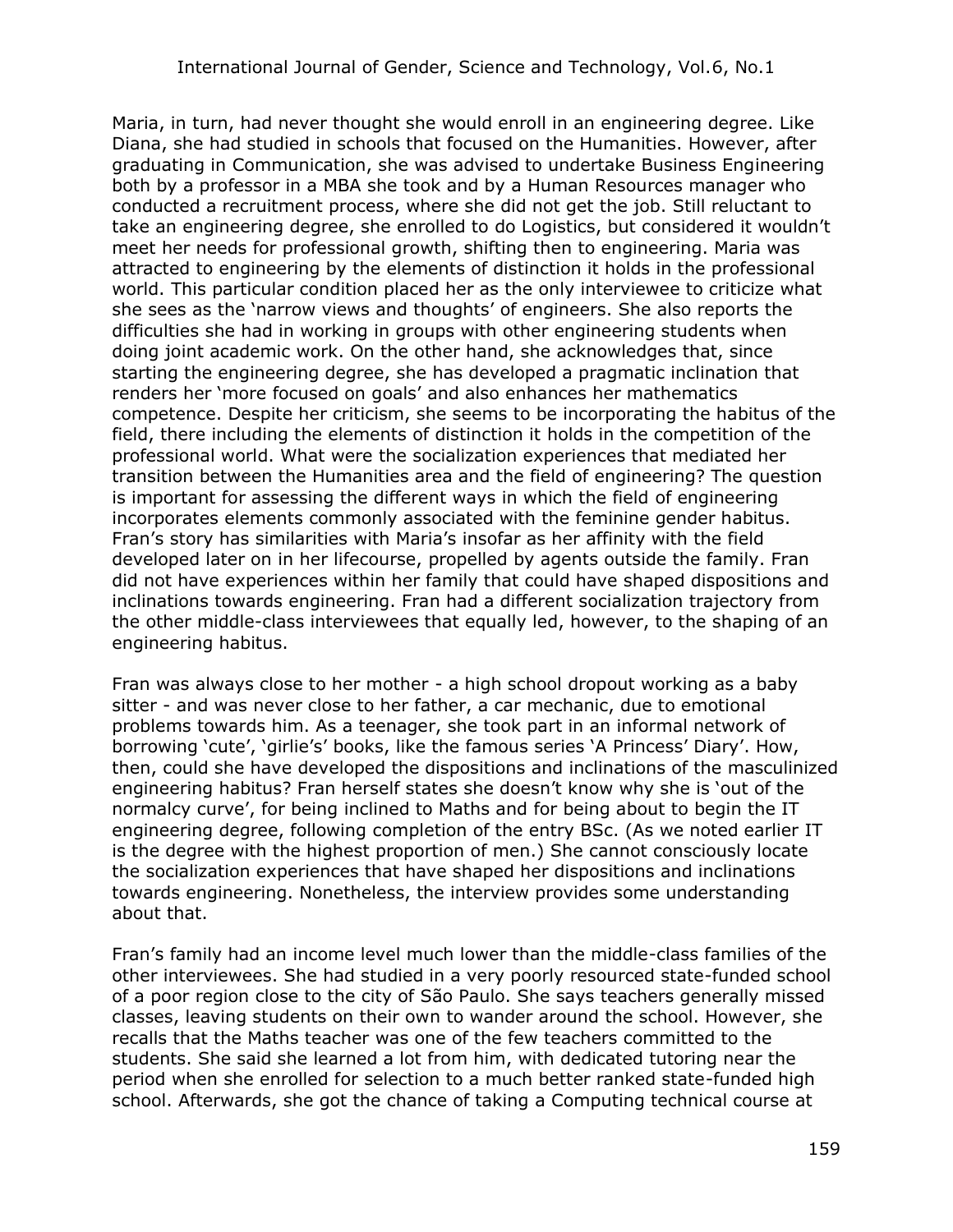that high school. She was one of the few girls doing computing, which she loved and said that relating to boys turned out to be easier than to girls, since boys didn't have the 'silly rivalries' that existed among the girls. After this technical course, she decided to pursue IT engineering.

Fran is the exception in our sample. Her case reveals socialization mechanisms through which underprivileged individuals may acquire access to, and incorporate the habitus of, socially valued professions. She is what Bourdieu would call a survivor from the super selection imposed by the educational system on poor students. Despite poverty, her mother projected onto Fran the future she hadn't been able to pursue: focusing on education to get a Bachelor's degree. Fran's mother provided her with emotional support to withstand the difficulties and uncertainties that underprivileged students face in their trajectory within the educational system. Throughout the interview, Fran reported five occasions when she turned to her mother in tears due to failures or fears in exams. Always following her mother's advice, she started to develop her mathematics competence and through the influence of a Maths teacher at the end of her middle school, managed to get admitted to a better high school and was socialized into a predominantly male field due to the Computing technical course she took during high school.

Cristine, Brenda and Diana could count on the particular form of 'concerted cultivation' we observed among the men in our sample. However, in Fran's and Maria's cases the inculcation of dispositions and competences homologous to the engineering habitus occurred through socialization experiences they underwent outside the family context. This evidences the fact that such a particular form of 'concerted cultivation' is certainly important to the shaping of a field habitus in an individual. These cases diverge from the emphasis on the family as reproducer of advantages, and show the relevance of the support of other agents for social mobility and, crucially for our argument here, for the development of a field engineering habitus in women, as part of a public policy to foster economic development. This is particularly pertinent to the Brazilian case where the presence of women in engineering is growing.

It is important to note that for all women in our study, the engineering habitus is shaped by a double affinity to the cultural repertoires of both men and women, flowing from the dual nature of typical gender socialization experience. For instance, Cristine shares her father's passion for cars, but is also highly interested in fashion due to her grandmother's influence. Fran is taking the predominantly male course of IT Engineering but also has a taste for 'little girlie's things'. This duality of socialization experiences shows co-presence of the cultural repertoires traditionally associated with men and women. Women can obviously calculate, be pragmatic and develop interests for technology, mechanics, while men can be sensitive and caring, and have a strong interest in subjective matters, as well as in fashion and beauty. Exposure to socialization experiences within the family, as well as from other agents like school teachers, or indeed from broad culture, generates varied imprints of gender in one's habitus.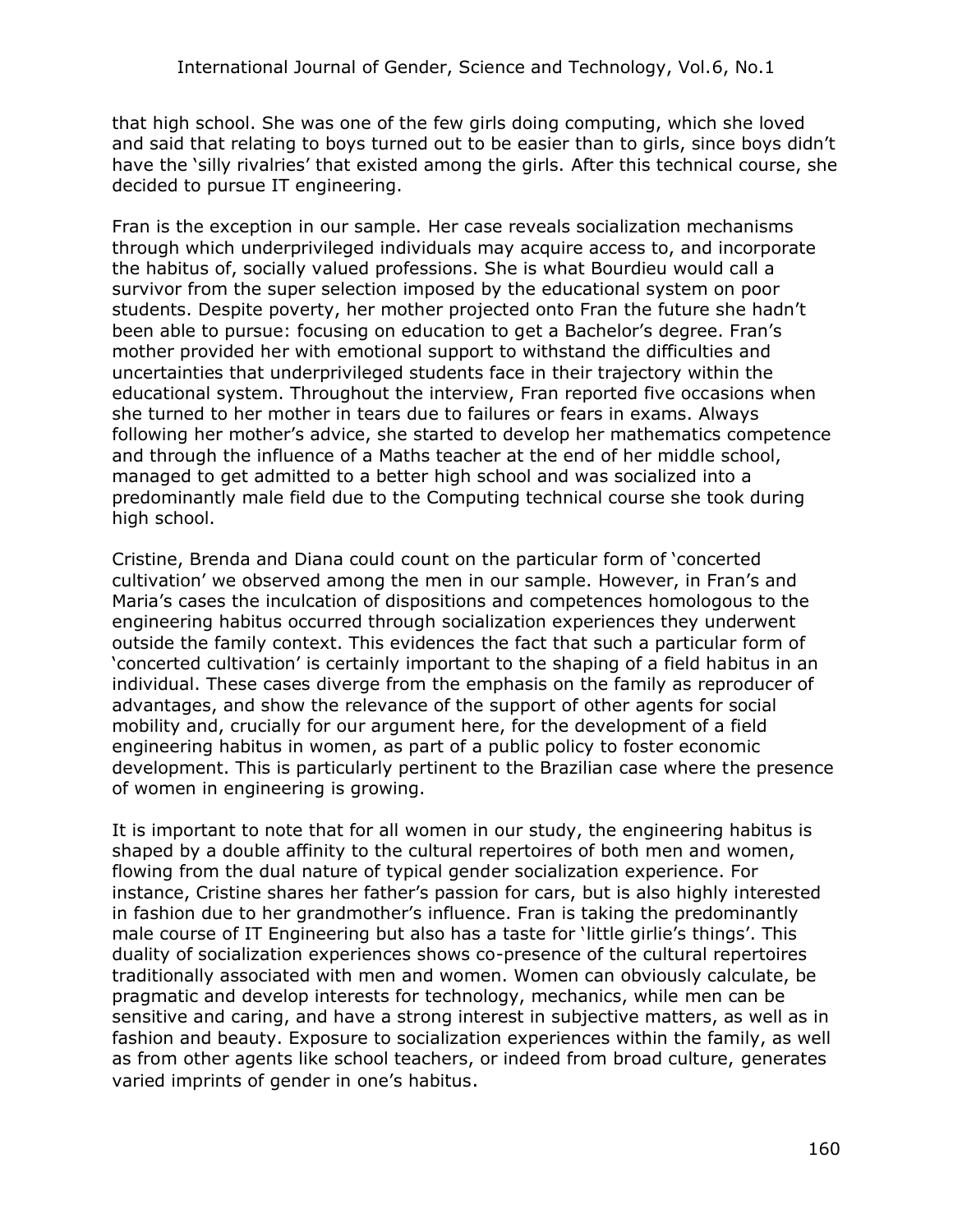### **CONCLUSIONS**

Our investigation of the bearings of early socialization in the gendering of those engaged in engineering education indicates a process of 'concerted cultivation' derived from the immersion of children – girls and boys - in practices akin to the field of engineering, where affinities for 'rational' and 'straightforward' systems of dispositions are found. The academic students showed dispositions operating as principles of vision and division, establishing criteria for their own positioning in the university curriculum – choices of further specialist engineering degrees - and their aims in the labour market - seeking distinction based on financial and status rewards. These dispositions also shape the ways they see other people, in distinct professional fields like Law, Medicine and the Humanities, which do not suit their envisaged career paths.

This study expands from Eccles' (2007) and Carlone & Johnson (2007)'s accounts of the authoring of an identity in STEM areas as a mix between 'cultural' and 'individual' factors. Our study, drawing on Bourdieu's perspective, shows that the building of a career in engineering is better elucidated as the internalization of objective conditions of socialization under the form of a set of dispositions and competences fitting with a predominantly masculinized habitus, which informs the vision and division in the field. Yet, the growing presence of women in the field of engineering appears to challenge the dominant masculinized habitus.

While we see that the students share the principles of distinction of engineers in the professional market in their desires to be successful in terms of financial assets and status, the growing presence of women in the field appears to have introduced more flexible characterizations of gender, via the double affinity women present with traditionally defined matters of gender. The very existence of a more flexible academic curriculum for the engineering degree in the University studied is a mark of some fluidity, welcomed by, and contributing to, the growing presence of women in some specialized courses. This has the potential to affect the field of engineering as a whole, bringing about greater gender equality and positive implications for economic development. We contend that important changes of habitus in engineering are being delineated, which account for newer gender markings in individual's profiles in evidence in this study.

## **ENDNOTES**

 $\overline{a}$ 

 $1$  In 2007, Brazil had only two engineers for each 10,000 inhabitants. Proportionally, South Korea and China had respectively eight and five times more engineers than Brazil. Even some Latin American countries, like Chile and Mexico, had more than double the Brazilian proportions (EngenhariaData, 2011).

 $2$  During the stagnation period, not finding jobs in their field, engineers moved to managerial positions in the services industry, in particular into banking. In 2000, only 30% of engineers worked in specifically engineering positions. Following sustained economic growth, this grew to 38% in 2009 (IPEA, 2012). While roughly only 8% of the Brazilian economically active population achieve earnings that are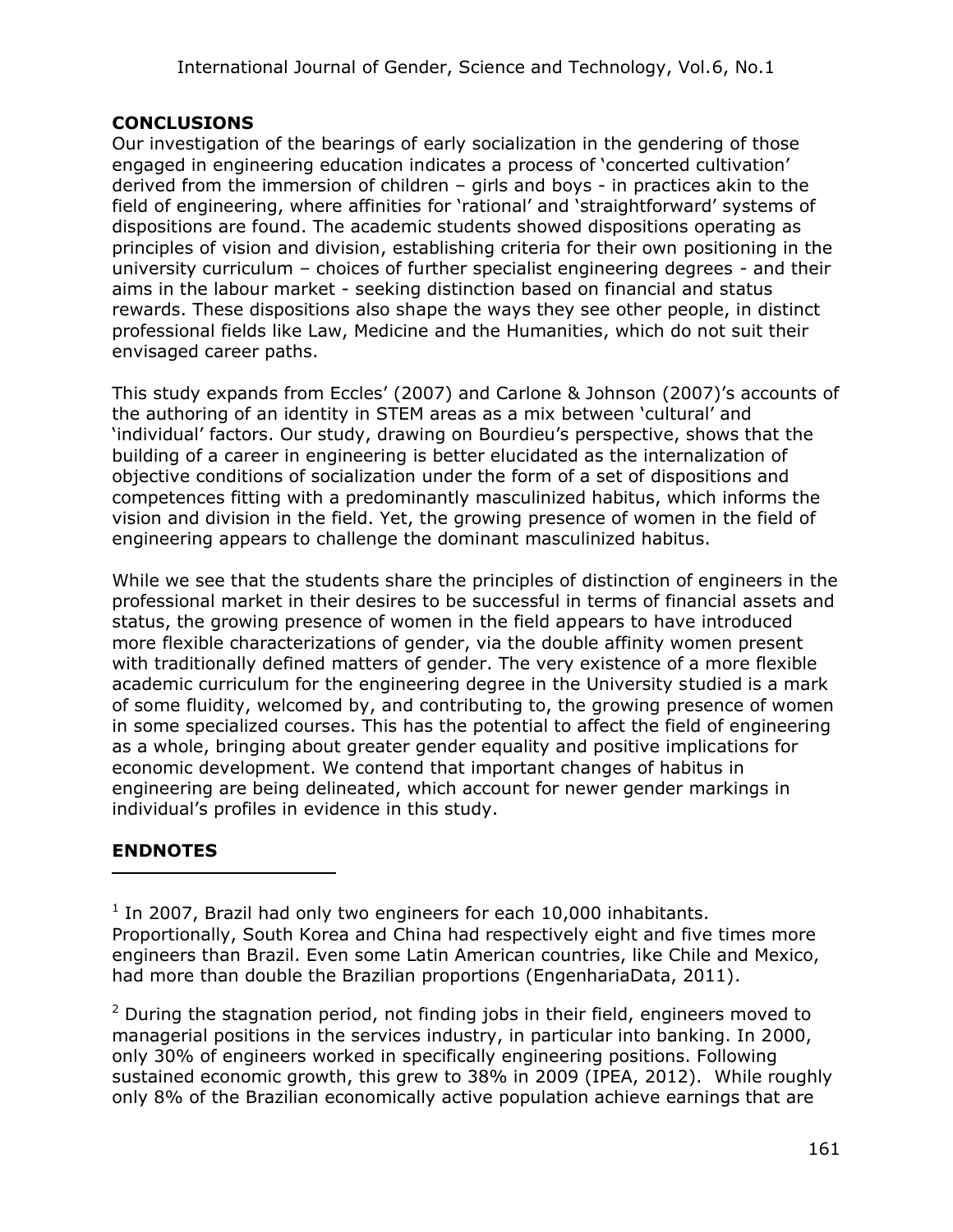between 7 and 20 times the minimum wage, engineers in this income bracket amount to almost 60% (EngenhariaData, 2013).

 $3$  In the first decade of this century, the number of places for undergraduate students at national publicly funded universities grew by 265%. Undergraduate places in engineering increased by 422% (EngenhariaData, 2013).

 $4$  At UFABC (2012), 52% of undergraduates had been privately educated.

 $<sup>5</sup>$  Though the typical Brazilian middle-class home is composed of a nuclear family,</sup> uncles, aunts, cousins and grandparents who live in separate homes tend to play important socialization roles in children's lives. Family gatherings are generally the occasion for discussion about major decisions.

 $<sup>6</sup>$  Maths or Physics high school teachers frequently play some key role in pupils'</sup> decisions to pursue a career in STEM. This was also the case for other students in our sample. Nevertheless, this role is not constitutive of the institutional design of Brazilian high schools: students have generally more than 10 different teachers in each high school year and they do not spend more than two hours a week with each one of them, in classes that range from 30 to 50 students**.**

#### **REFERENCES**

 $\overline{a}$ 

Adkins, L. (2004). 'Introduction: Feminism, Bourdieu and after' in L. Adkins and B. Skeggs (eds) *Feminism After Bourdieu*, Oxford: Blackwell/The Sociological Review.

Bennett, T., Savage, M., Silva, E., Warde, A., Gayo-Cal, M., Wright, D. *(*2009). *Culture, Class, Distinction*. Routledge: London.

Bourdieu, P. (1984). *Distinction: A Social Critique of the Judgement of Taste*. London: Routledge.

\_\_\_\_\_\_ (1988). *Homo Academicus.* Cambridge: Polity.

\_\_\_\_\_\_ (2001). *Masculine Domination*, Stanford: Stanford University Press.

Bourdieu, P. & Passeron, J.C. (1964). *Les Héritiers: les étudiants et la culture.* Paris: Les Editions de Minuit.

Bourdieu, P. & Passeron, J.C (1970). *La reproduction. Eléments pour une théorie du système d'enseignement.* Paris, Editions de Minuit

Carlone, H. & Johnson, A. (2007). Understanding the Science Experiences of Successful Women of Color: Science Identity as an Analytic Lens, *Journal of Research in Science Teaching*, 44(8), 1187-1218.

Eccles, J. S., (1994). Understanding Women's Educational and Occupational Choices, *Psychology of Women Quarterly, 18*, pp. 585-609.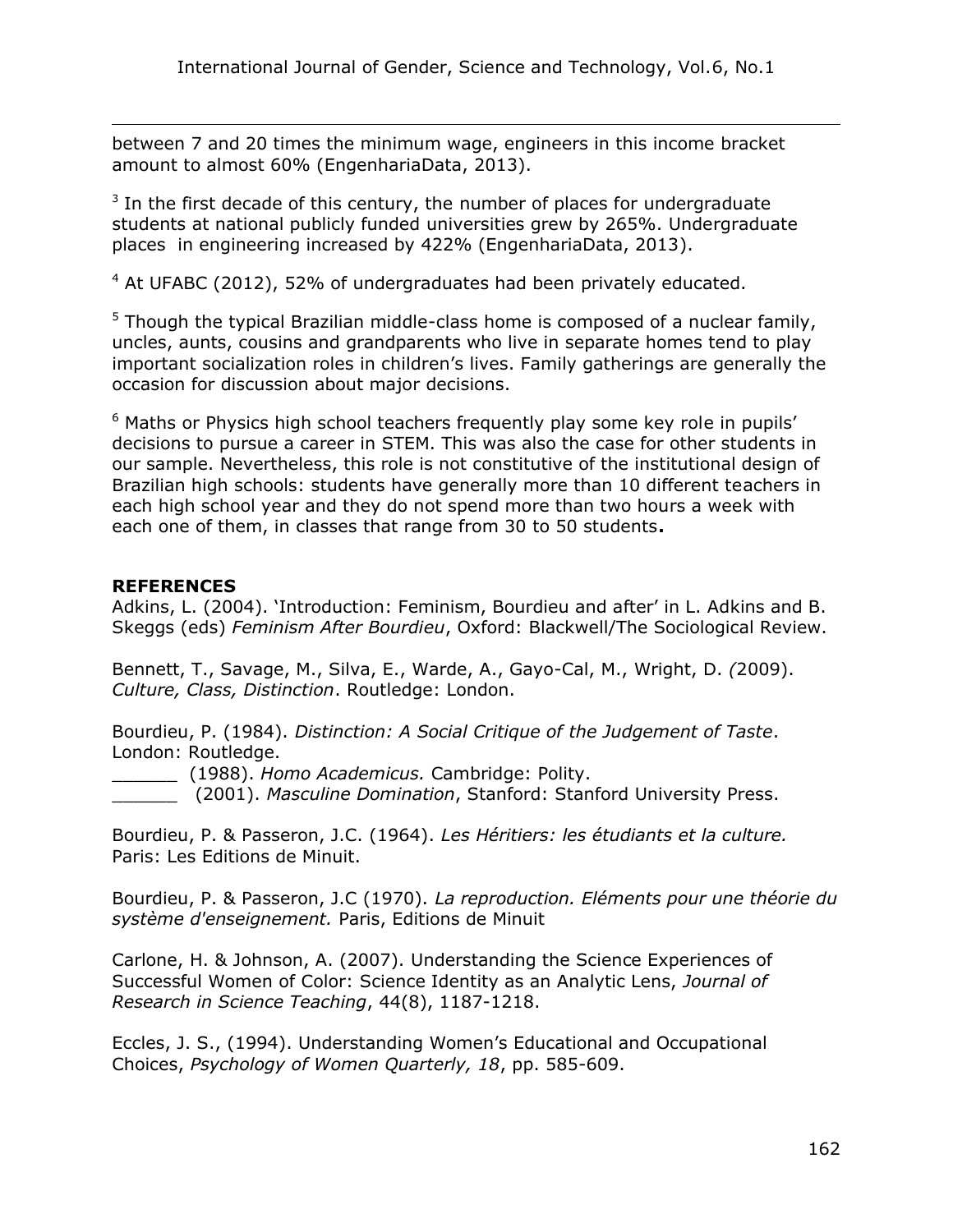Eccles, J. S. (2007). Where are All the Women? Gender Differences in Participation in Physical Science and Engineering, in S. J. Ceci and W. M. Williams, Eds., *Why aren't More Women in Science? Top Researchers Debate the Evidence,* Washington, DC: American Psychological Association: 199-210.

EngenhariaData (2011). *Relatório completo: tendências da engenharia no Brasil*  Accessible at: [www.observatoriousp.pro.br](http://www.observatoriousp.pro.br/) Last access: February 25th, 2013

EngenhariaData (2013). *Indicadores: Classes.* Accessible at: [www.engenhariadata.com.br](http://www.engenhariadata.com.br/) Last access: September 25th, 2013.

 $\overline{a}$ 

Hughes, R. (2010). Keeping women in STEM fields. *International Journal of Gender, Science and Technology*, 2(3), 417-436.

\_\_\_\_\_ (2011). Are the Predictors of Women's Persistence in STEM Painting the Full Picture? A Series of Comparative Case Studies *International Journal of Gender, Science and Technology,* 3(3), 548-570.

INEP (2010). *Resumo Técnico: censo escolar 2010* Accessible at: [www.inep.gov.br](http://www.inep.gov.br/)  Last access: November 10th, 2012.

Lareau, A. (2003). *Unequal Childhoods: Class, race and family life.* Berkeley: University of California Press.

Lawler, S. (2000). *Mothering the Self: Mothers, Daughters, Subjects*, London: Routledge.

Lombardi, R.M. (2002). *Perseverança e Resistência: A engenharia como profissão.*  (PhD. Thesis) Faculty of Education, State University of Campinas.

Lovell, T. (2000). 'Thinking feminism with and against Bourdieu', *Feminist Theory*, 1(1): 11–32.

McNay, L. (2000). *Gender and Agency*. Cambridge: Polity Press.

Reay, D. (1998). *Class Work: Mothers' Involvement in Children's Schooling*, London: University College Press.

Silva, E. B. (2005). Gender, home and family in cultural capital theory, *British Journal of Sociology*, 56(1), 83–103.

Silva, E. B. and Le Roux, B. (2011). Cultural Capital of Couples: Tensions in elective affinities. *Poetics*, 39 (6), 547-565. Also: <http://dx.doi.org/10.1016/j.poetic.2011.09.004>

Skeggs, B. (1997). *Formations of Class and Gender. Becoming Respectable*, London: Sage.